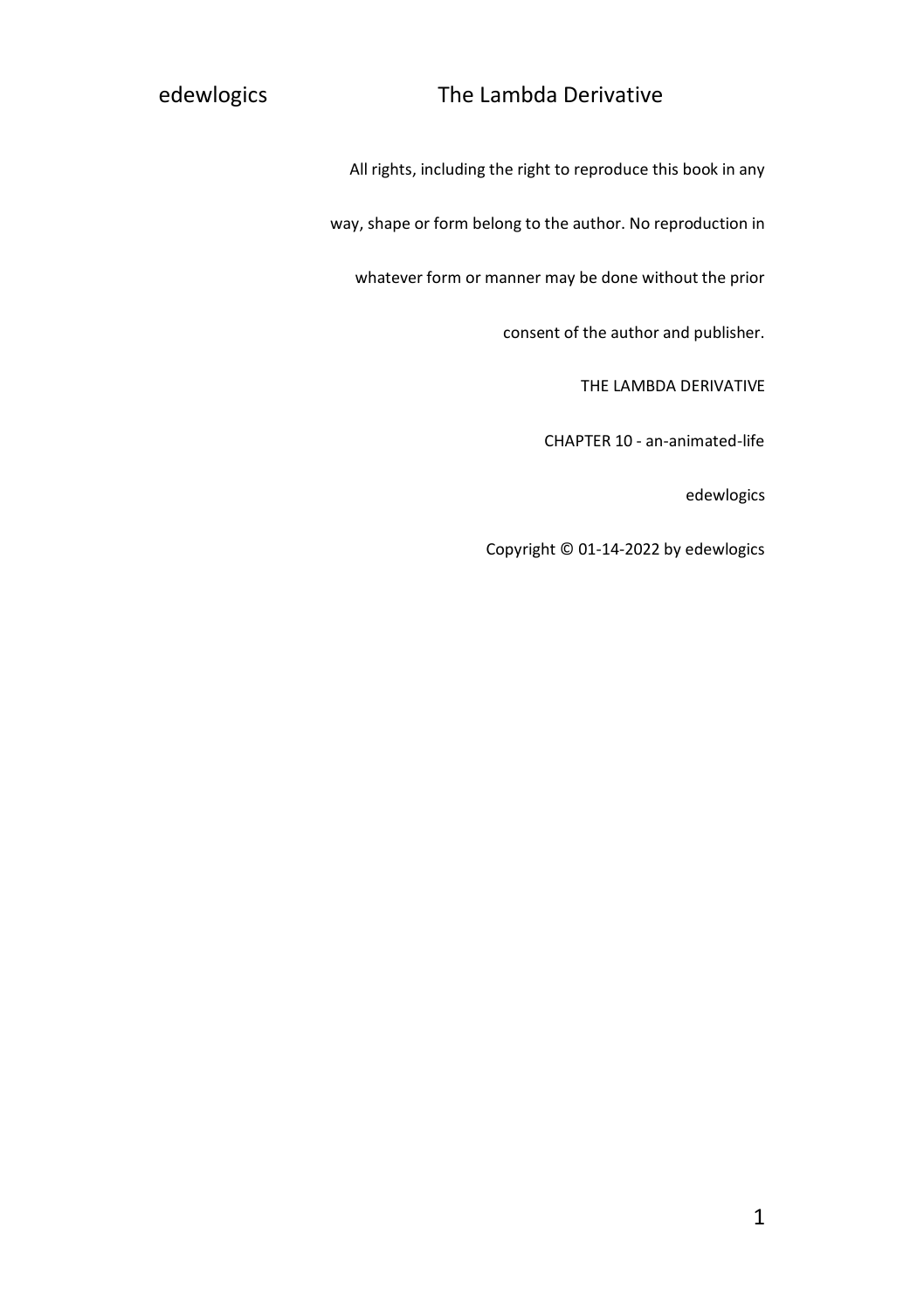

## DONATE TO SUPPORT THE FREE BOOKS FOR [LIFE CAUSE.](https://www.paypal.com/donate/?hosted_button_id=R8JW8VU5J2GE8)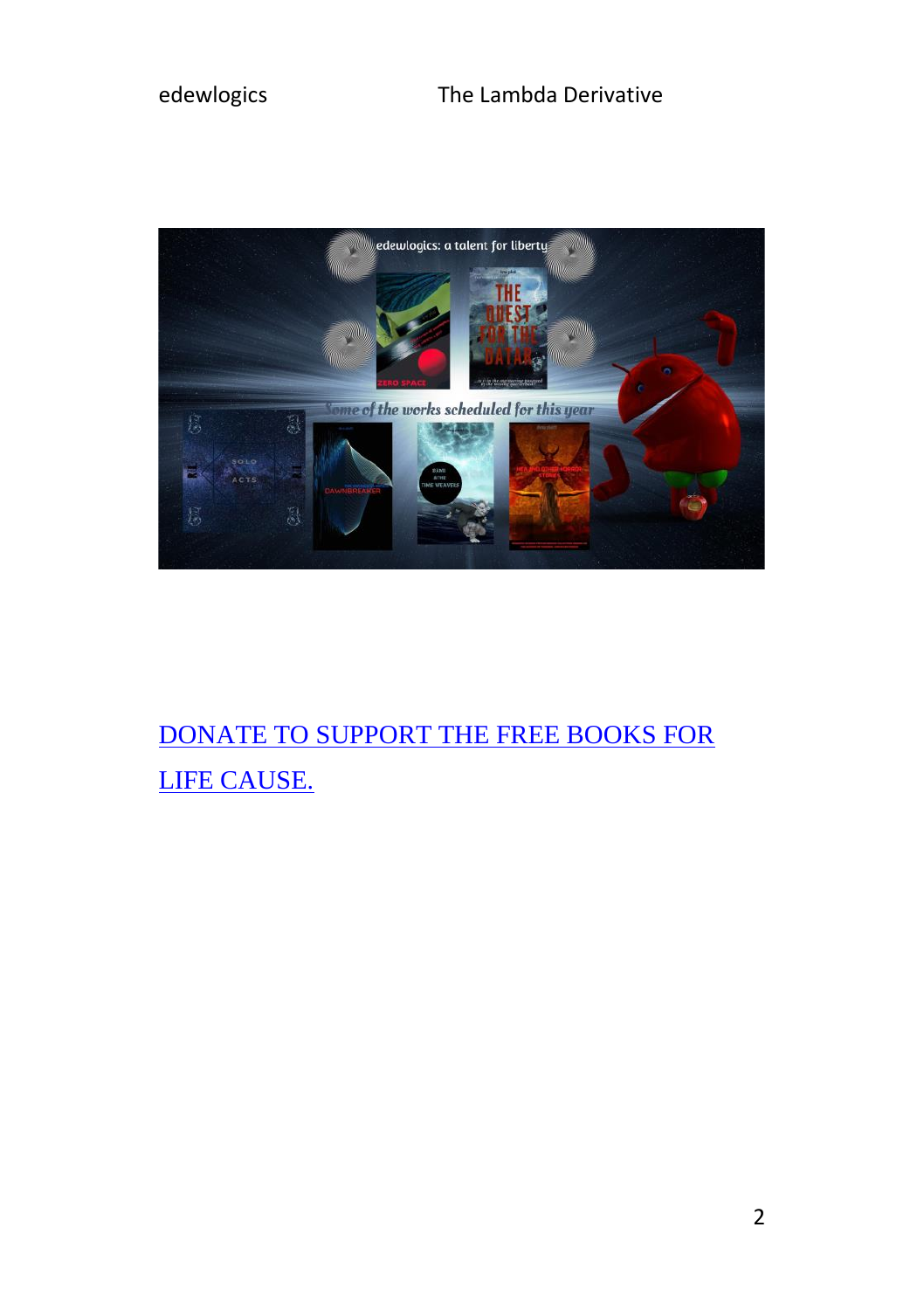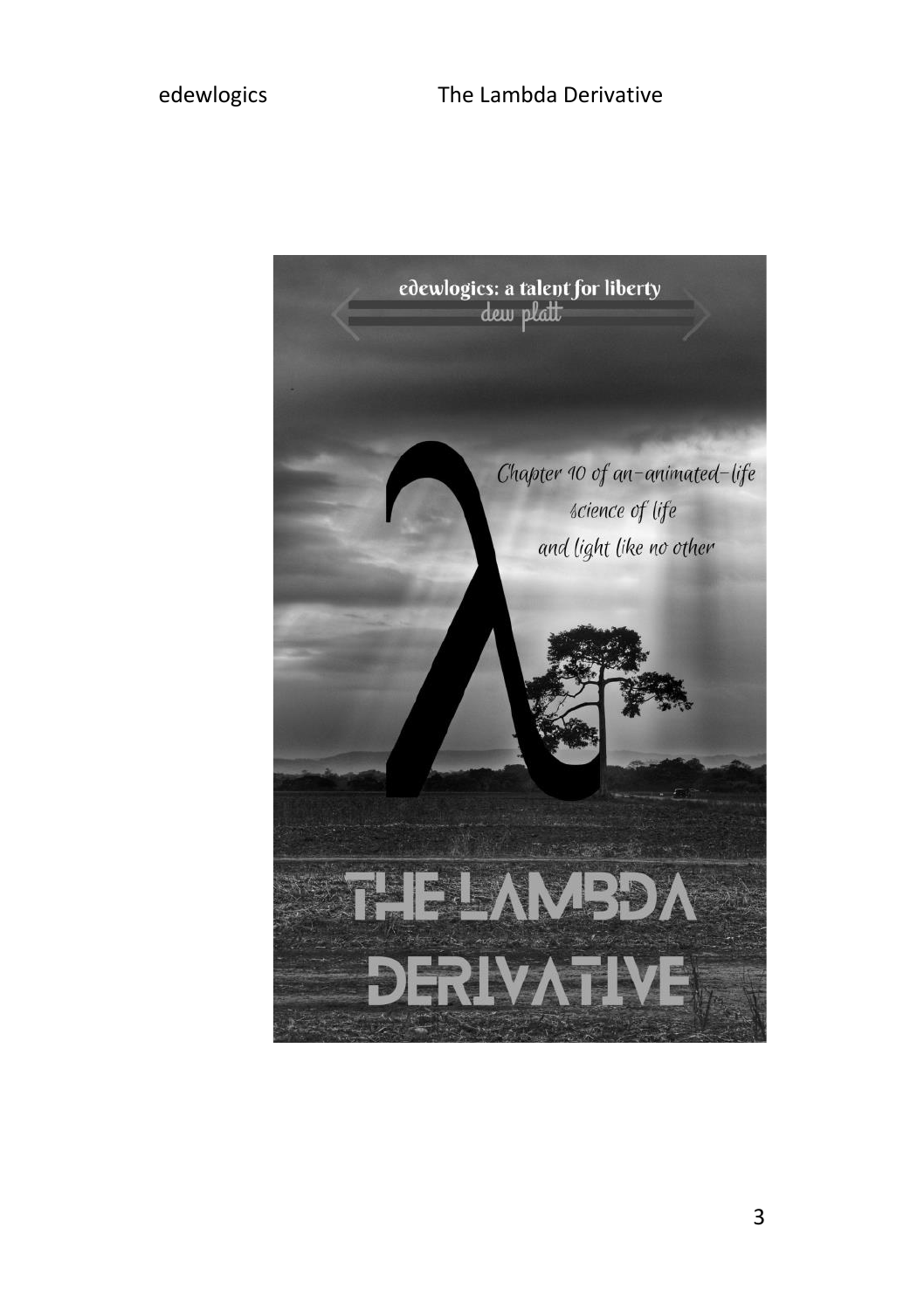### AUTHOR'S NOTE

#### ON THE WRITING OF THE LAMBDA DERIVATIVE

It is not quite often enough that you hear of suffragette which does not entail some superficiality of sorts. It hardly occurs. Suffragette has since become some phantom abusive word some abuser can use to achieve aims. Reality is a sequence of streamlined oppression embedded in systemic strategy or error in computational calculation. Computational errors are relative in their sequential backfilling. That is, backend modal modulation can not be linked to frontend mono specifications without an interval against the future of backend integrity.

They are not easy mistakes. I studied computation. There is great evil to be undone. And everything about it told me it could be the silent biological weaponry used to oppress secretly where otherwise there would have been evidence of such easily observable. Observation, once used in science so openly, so honestly, earnestly, now gives me a sickening feeling at the thought of computation. There is ill to be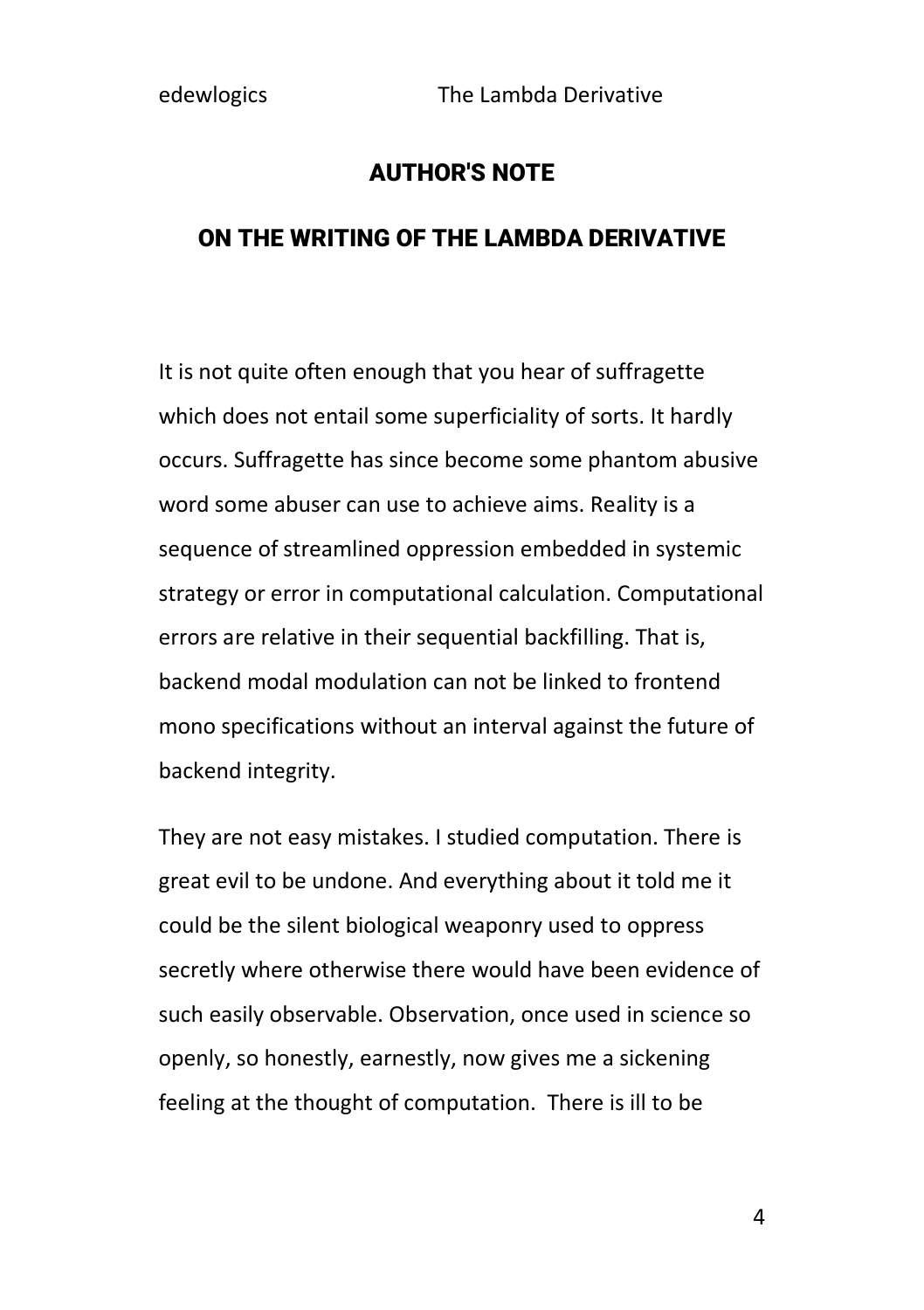spoken. There is great ill to be observed. There is ill to be witnessed. There is no ill capable of being silenced or silent without the consent of the oppressed. Such ills are scientific nonentities made up for the foolish and the wicked by such of likeness to oppress by measure of ignorance.

They can silence a stone if they want. I can not be silenced. I am hurting. A blue fly may seem unable to scream in measure of the very same pain it feels. While its pain from its expression or lack of such seem miniscule, it is mainly minuscule relatively. There is something, bluer, stronger, smarter, simpler, mightier, more empathetic, more dangerous, more constructive, more destructive, behind the fly, screaming as silently as only she can. Life is a complex of true or complementary magnetic moments. You either have life or you don't. You can not have life and be silent. As it will be impossible to say I have not lived this painful moment from whence I am speaking. Silence is an opposition to life as death is to incubation. A zygotic expression is a most surreal manifestation of loudness.

There could be a million and one way to know life and not have it have meaning or substance, but the utmost telling is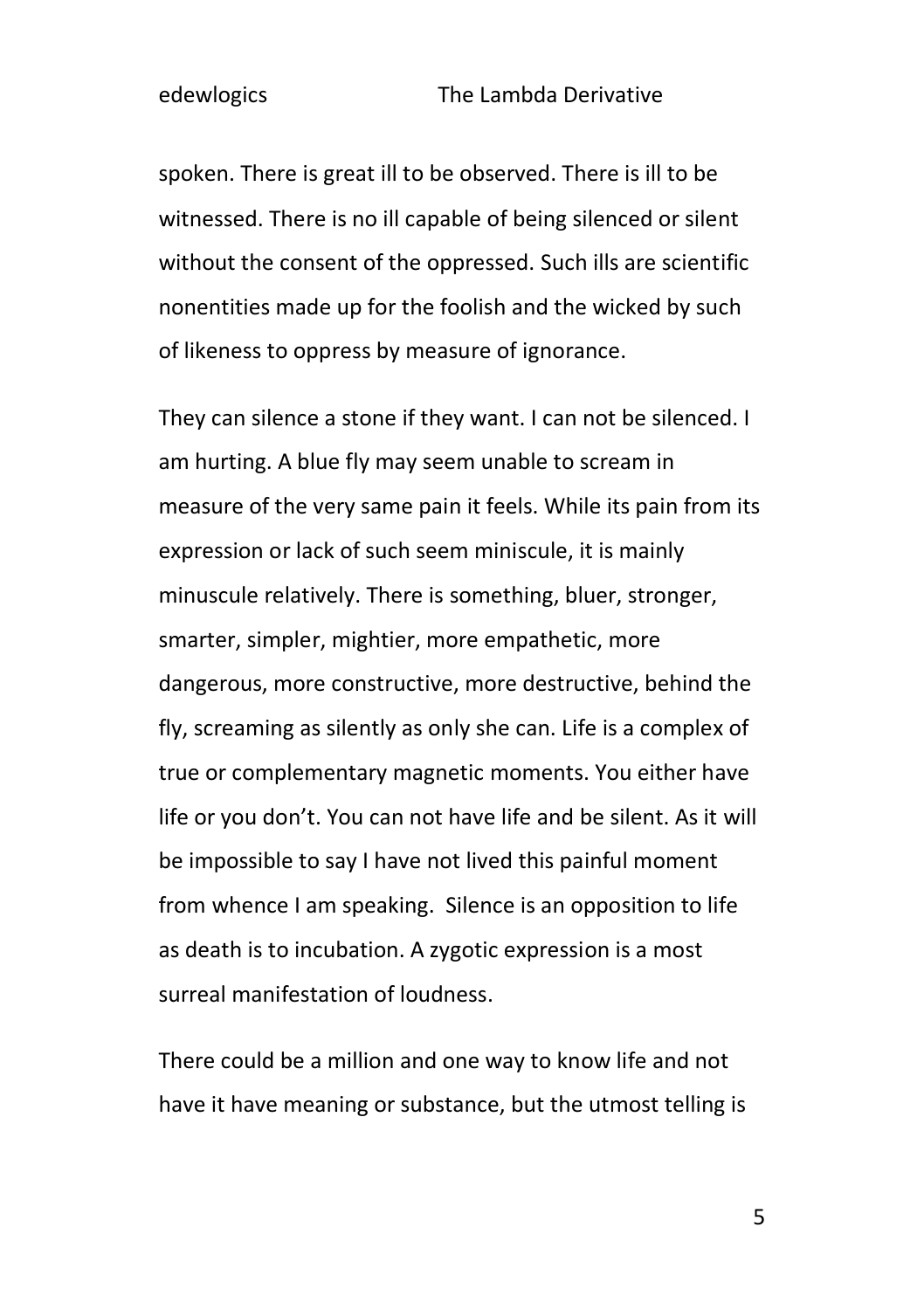utterance, not in all cases phonic but in the subtle and animated manifestation of being.

Some may only dream of pain, as it comes in differing forms, sometimes with unpredictable effect. I have often been one to choose the simplest path to avoid unnecessary havoc or trouble but there are grid-works and patterns of distress that a most formidable and enduring class in society may find difficult to overcome.

Modesty is not for the faint at heart. By this I mean the intricate fabric of society that puts people in their places, quite adequately provide subtle provisions to keep the people in their places. There is always the outward appearance of expectation which hold such promises alive alongside the possibility of fulfillment. But in the realistic landscape of competitiveness, fairness and justice, fighting for the same melting pot, the same oppressive dark metallic implore creeps its head up and lashes its tongue at the audacity of courage, love, truth, dedication and relentlessness.

There is something to be said of work. There is another to be said of luck. There is much to be said for that incessant and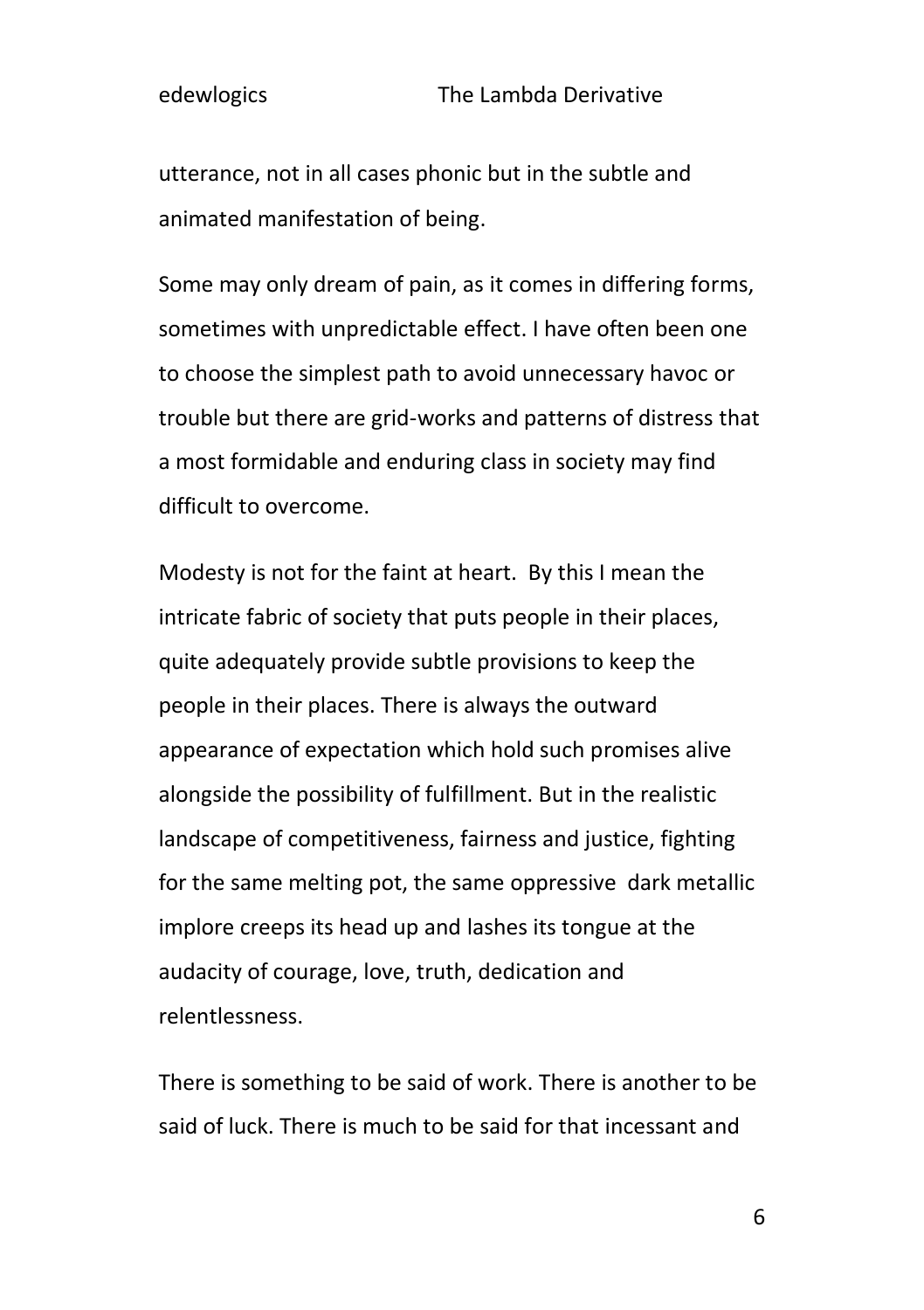resurging need to make life better for authors like me, authors whose voices will be silenced otherwise. Authors whose voices will be silenced overall.

At the moment, the authors you know are those favored by some sort of subtle notion of agreeable premises, streamlined perspectives, expected norms perforated with belief-assuring rhetoric, enveloped in the incessantly projected aura of authenticated intelligence broadminded in its choice of narrowing limitations of perspectives.

Edges are forbidden, yet edges are my playgrounds. I don't play where there is ease of knowledge or access. I am endangered. I am inevitable. Then it must all come to be from pure rational thought that if I am not writing for them because they are chained and enslaved by the limitations of the moment, I must be writing for you, the hope there is yet, for truth and dignity in science and humanity, for judgment on work rather than preferential limitations, for a future I must believe in to keep on striving against the wickedness of this time, my time.

That if I can not reckon you, I can not reckon my pain and perseverance. That I cannot reckon my need to connect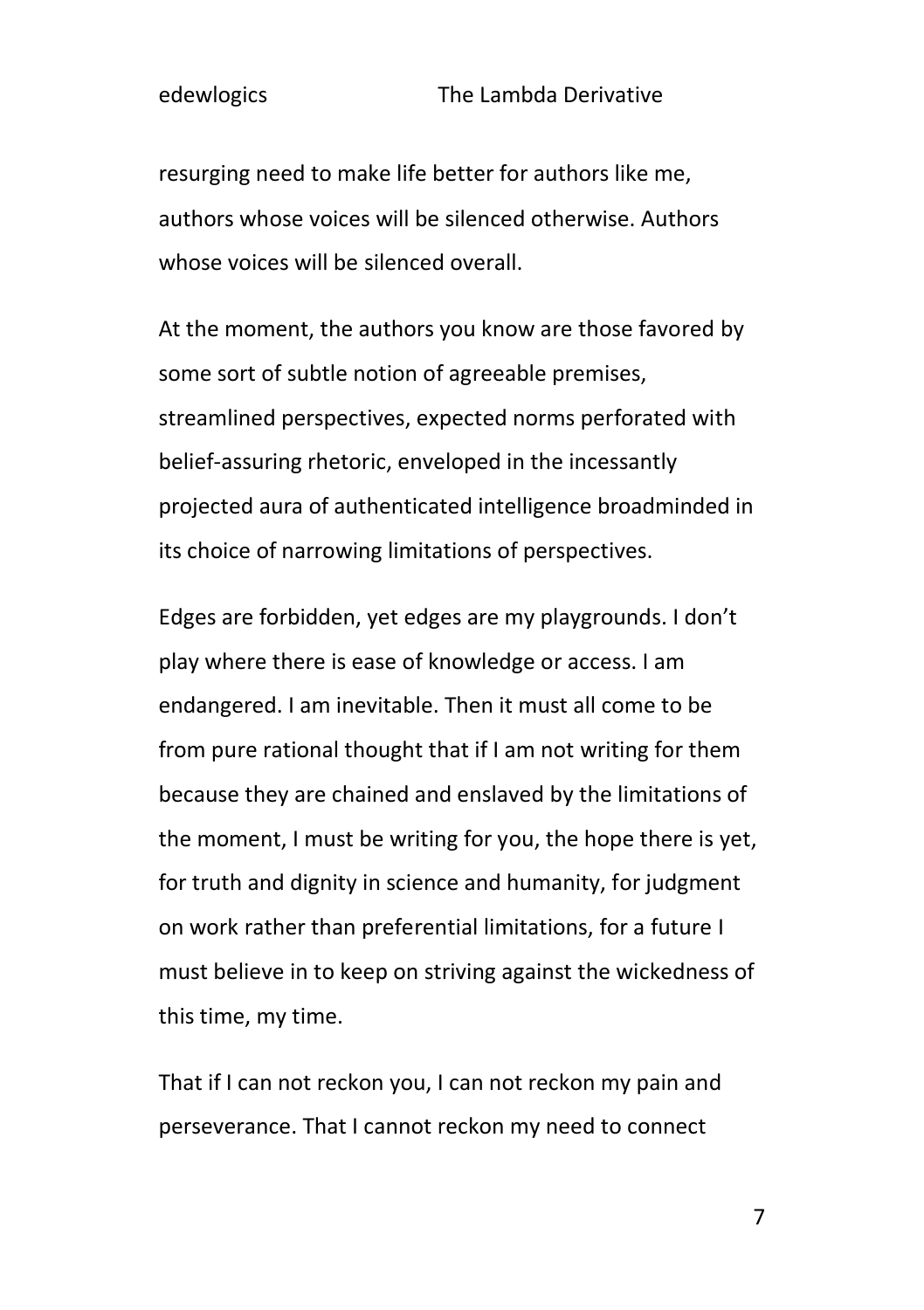humanity to the pain of individuality and individuation in the face of ill understandable animosity and grand implementation of harm for causes unreckonable to humanity but relativistic self-importance toxic in set theory attribution of essentiality.

Mass migration of thought was the causation of World War II. As much as people will like to believe it was a mass migration of force and actionable undertakings, it just isn't so. It was the subtle rhetoric sown into the fabric of German life, racial identity, and individuality that did the trick.

I know the eventual value of thought and words and their value, either good or bad over time, must be read and measured by someone. This cannot be if it was never written. So I strive, come what may, I strive. In abject poverty, I strive, in moderate means, I strive.

There isn't much love for the vanity of grand successes anymore, not for me. It's all faded away with the understanding of life and ultimate value of purpose, a reckoning not acquired with ease.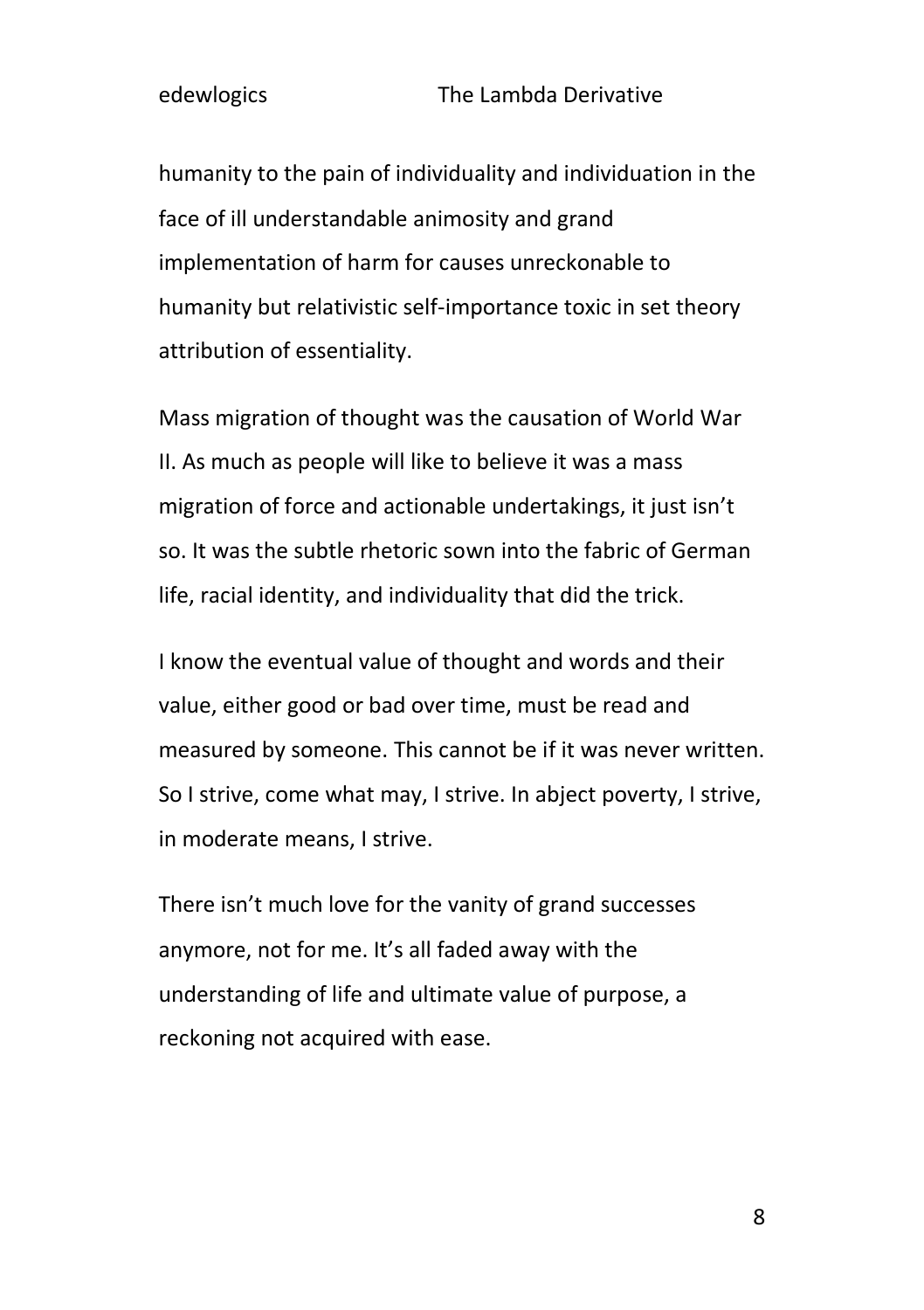it is the ploy of wickedness at the hands of a new wave of technological oppression that baffles my steps as much as there is fear for my welfare at the moment but also for the welfare of those who dare oppose the status quo either tacitly or explicitly. There is a war brewing undefined and radicalized in the binary bits and pieces of information gathered, garnered, ciphered, deciphered, scripted, encrypted, decrypted, collected, neglected or come what may encoded, some way or the other for the life of us.

The Lambda Derivative is not a subtle read but it is a must read for those who want to explore scientific intuition and unravelling life from a natural perspective to a scientific one. Some of what I write here and in this book in general surprises me most of the time because I didn't feel I was ready for them when they happened. My studies in physics and mathematics are still very much ongoing and with the conclusion of this book in particular, I know it will never end. I feel naked and selfless on some imaginative compass I am yet to uncover.

Despite the conditional un-favorability of my situation in the moment, as a lighthearted ending to this much necessary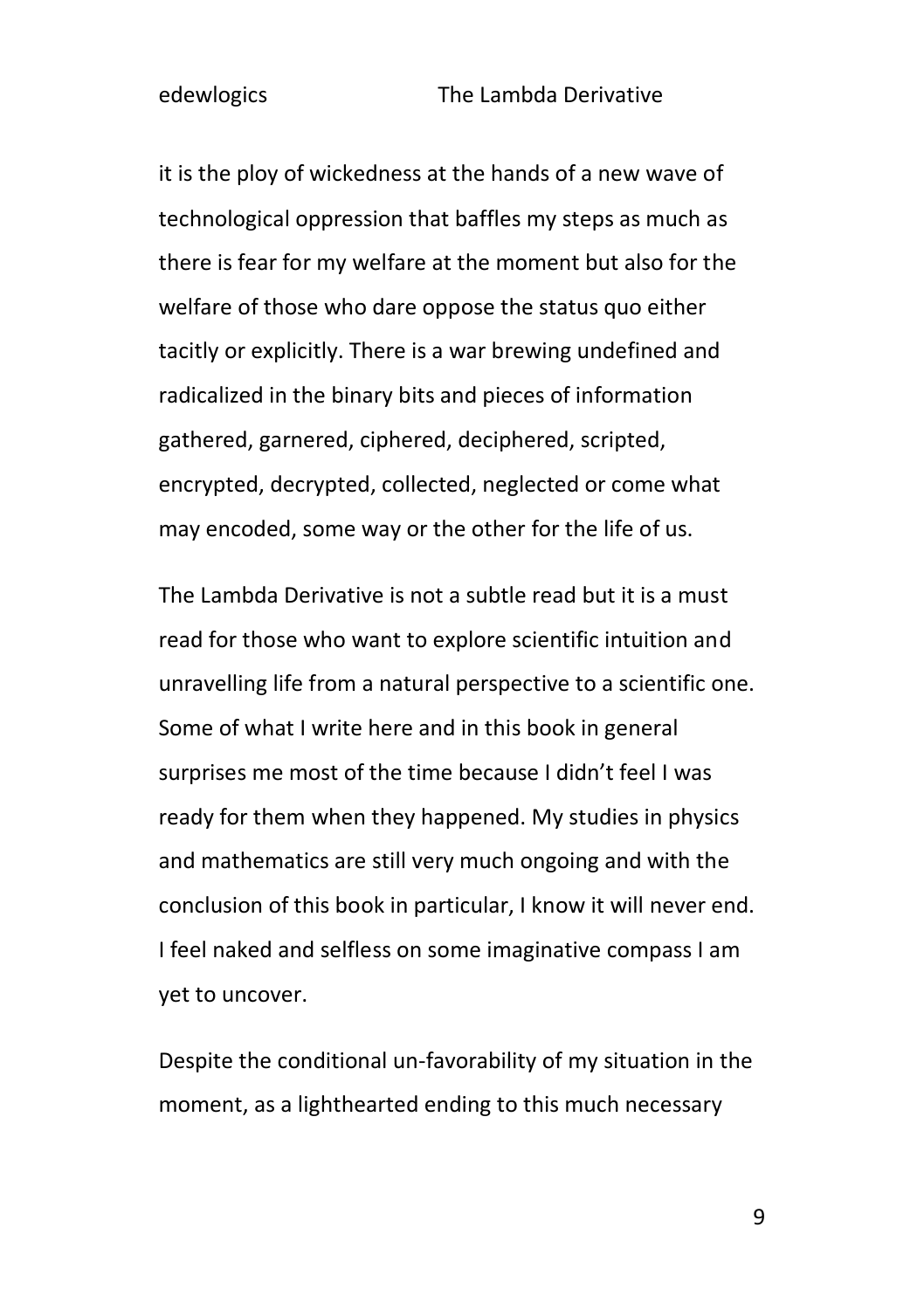discourse, I will speak in parables for the wise. The predominant notion in science of extended spaces as vacuous travel spaces extended as horizontally perpetual should be addressed. Such I must say adad-adactylusscriptum, that waiting hours in he cold to get the natural photographic reality of my work at the beginning and end of the chapter was one of the most enduring priceless wait I ever experienced.

Edewlogics: a talent for liberty.

www.edewlogics.com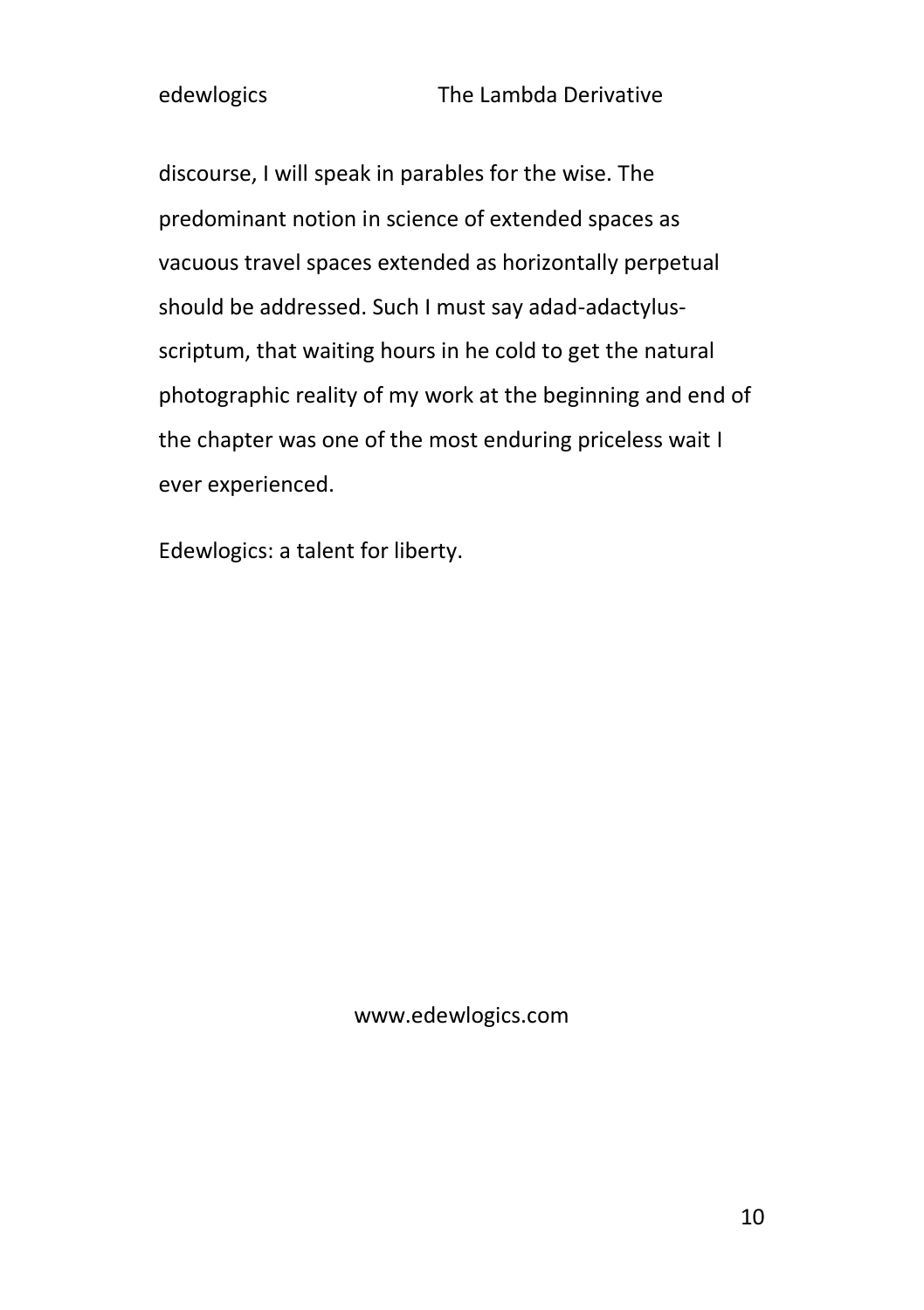THE

## LAMBDA

### DERIVATIVE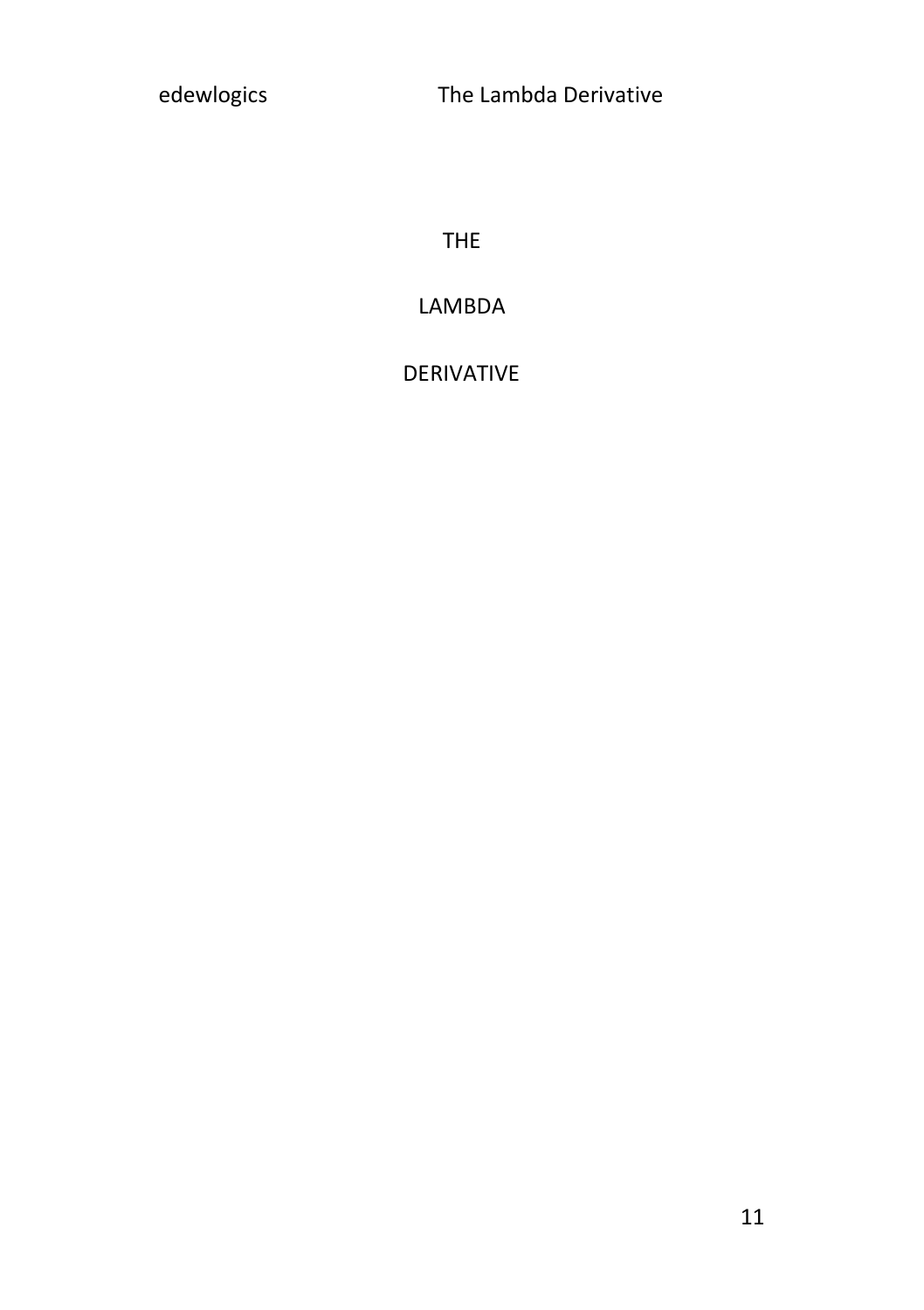

Picture 1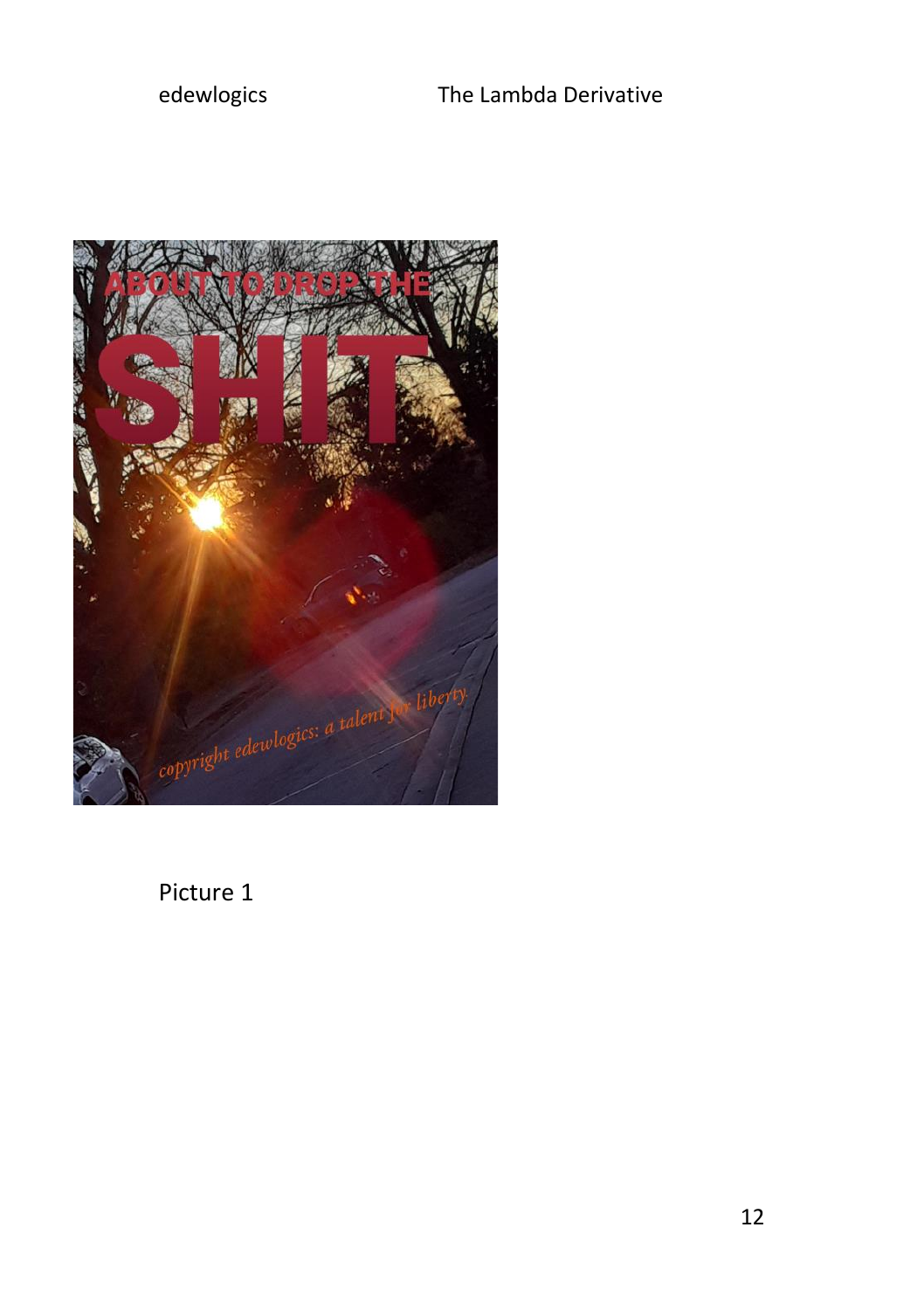There is no quickening space without its observational data drenched in the symphony of its most particulate simplex pathological pathways. Nature is an inherent platform of patterns traceable as biogenetic investments inevitable to neither its beginnings nor is ends. It cannot be cheated. It could have been tacitly said in those days of quests for natural understanding in medicine and surgery, genetics, physics, as well as physiology and other things relevant, that nature is the vortex of all true understanding for everything able to sustain life as natural. What sustains life is a command. What merely compliments it is an option not for life but relativity. And while relativity is necessary, it mustn't cancel out life and its sustenance.

In studying approaches to relativistic understanding, there is the insubstantial need to go from science to nature, and these approaches fall flat in achieving relevant relativistic aims without the realization of relativity at all. It is a dizzying quest of awe, imaginative physics with little to no tendency relating one axis y for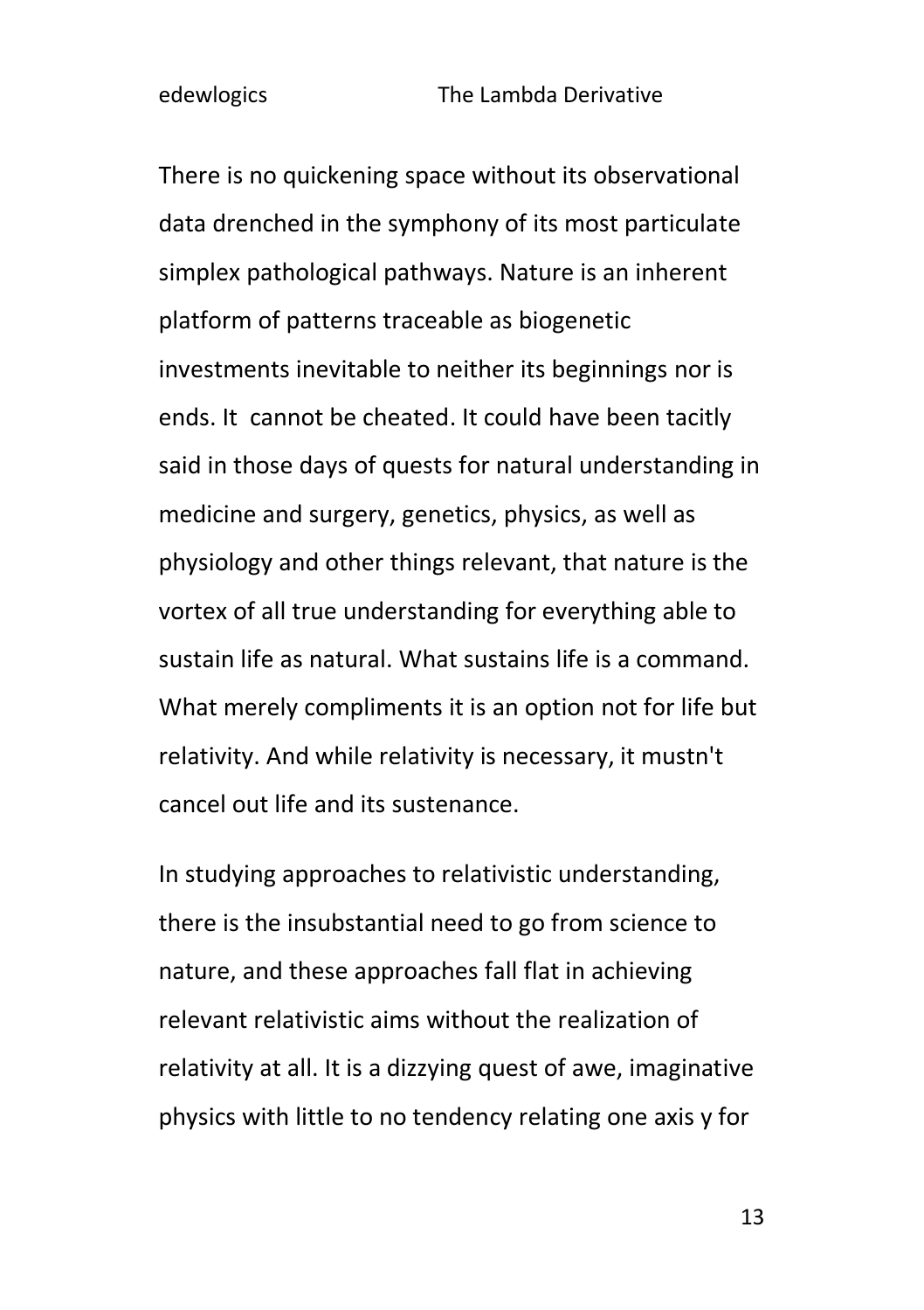instance, to another axis x with relevant subjectivity for the coordinating natural complexes. Thus one axis may become its self-afflicting natural limiting agent while the other maintains a false sense of natural reality. The other, with the false sense of natural reality becomes lopsided and empty in the inception of such coordination.

Subjects such as astronomy, mathematics, geophysics, genetics, chemistry can be taught and touched through nature without externalizing the essentiality of life's natural coordination. It may be as necessary as individualistic freedom eventually, leading to existencespecific information generation and deduction. My study in the sciences usually leaves me with inadequacies in my understanding of life relative to myself and this book may be depicted as one of discovery for subjective and objective reality not mainly for me or the subject but a lesson on such. Subjective quests for understanding may be evidentiary links for objective understanding. This can be done to simplistic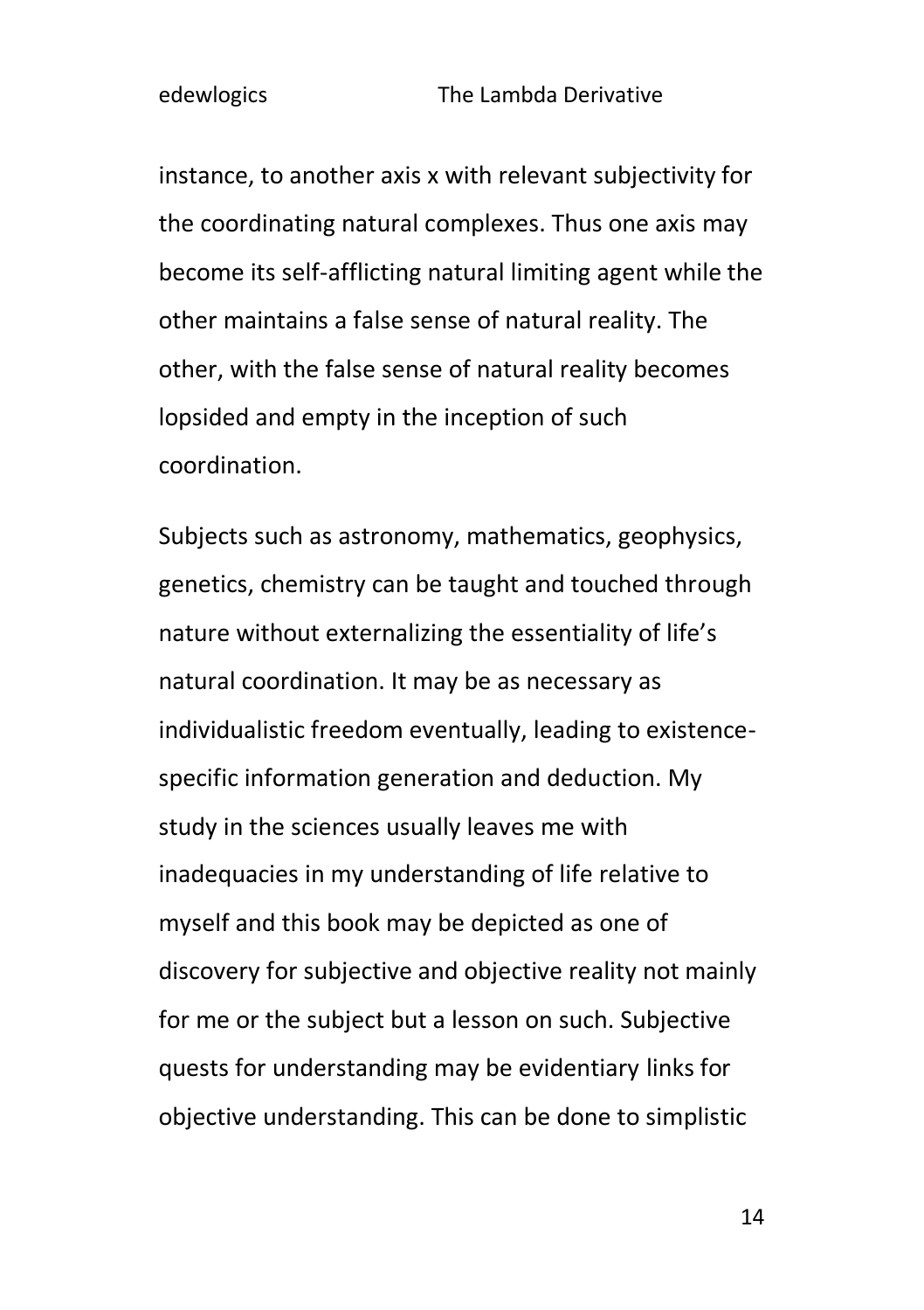and astronomical extents within the same complex, without eroding or externalizing existential necessities. Going from science to nature is like going from robotics to human anatomy and physiology. Aside from being inconceivable while being pregnable, it is self-defeating.

The dire life-threatening conditions I am in while writing this chapter is not merely telling of its importance. It is important to me that the author is not to be someone other than she is for cross-generational purposes as it is my utmost belief that the dire conditioning for this important endeavor was due to racial, civil, economic, and intellectual bias. The reasons for believing such are detailed in the author's note. Meanwhile, we must capture the Lambda and its derivatives, not from the inconceivable, pregnable void, but from nature to science in life-sustaining mode and mediums.

The Lambda, call it what you may, has word and symbolic value and meaning. Its origin is Greek and having been so versed and intuitively invested in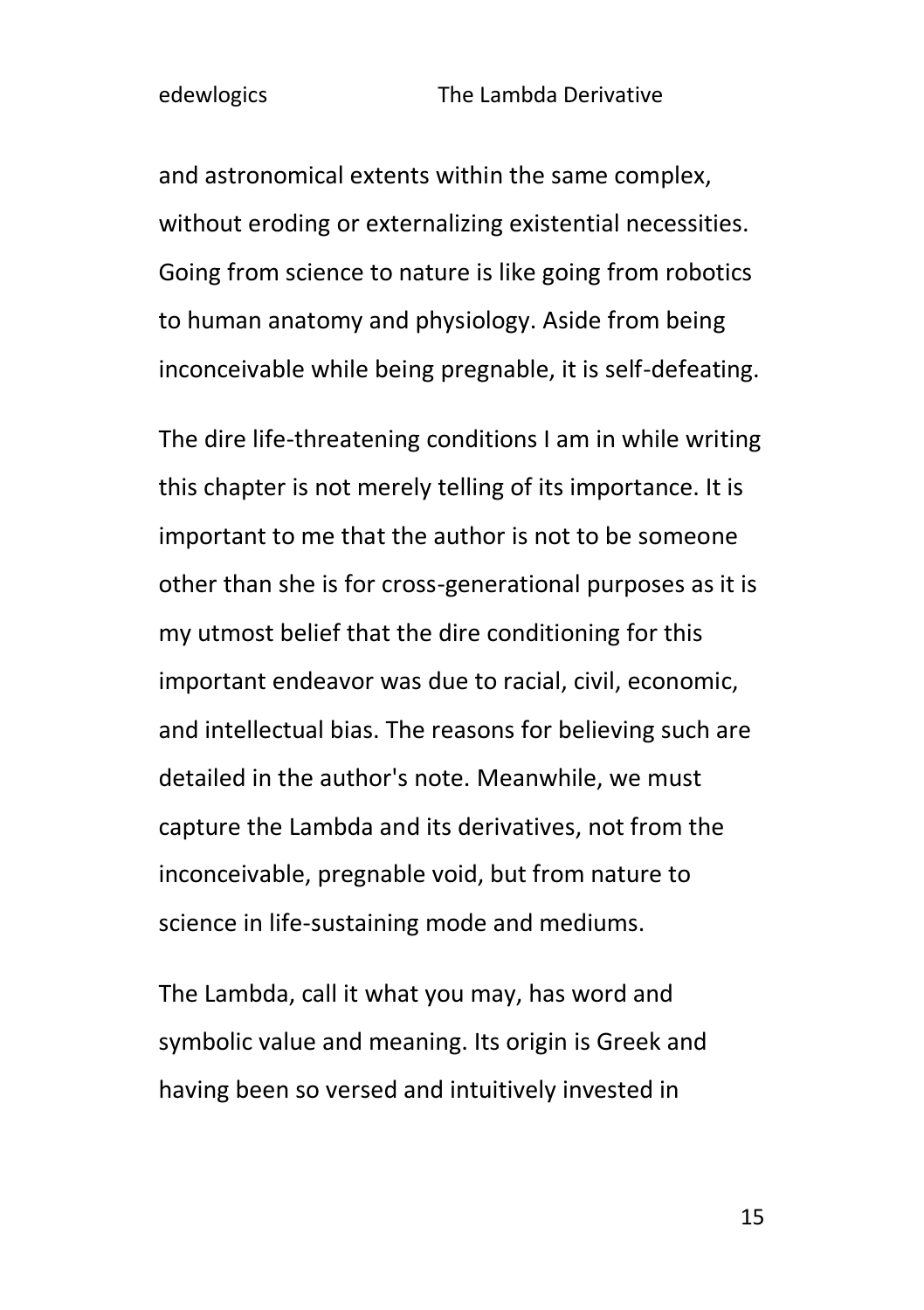philosophy for many years, little prepared me for the scientific implication of it. My favorite is the lowercase Lambda because of its constructive geometrically implicating structure,  $\lambda$ . There is also the bold capital lambda, Λ, without the extensions of the small, both of which have no linear base. Now, I will like to archive a picture of the lowercase Lambda as it becomes more relevant to our discussions in this book.



Take what variant form of the Lambda symbolic structure you want, and I am inclined to construct and deconstruct it geometrically. The most important aspect of the Lambda, be it the small case or the bold big case is the fact that you need at least two potential triangles to achieve it. This statement is not easily perceivable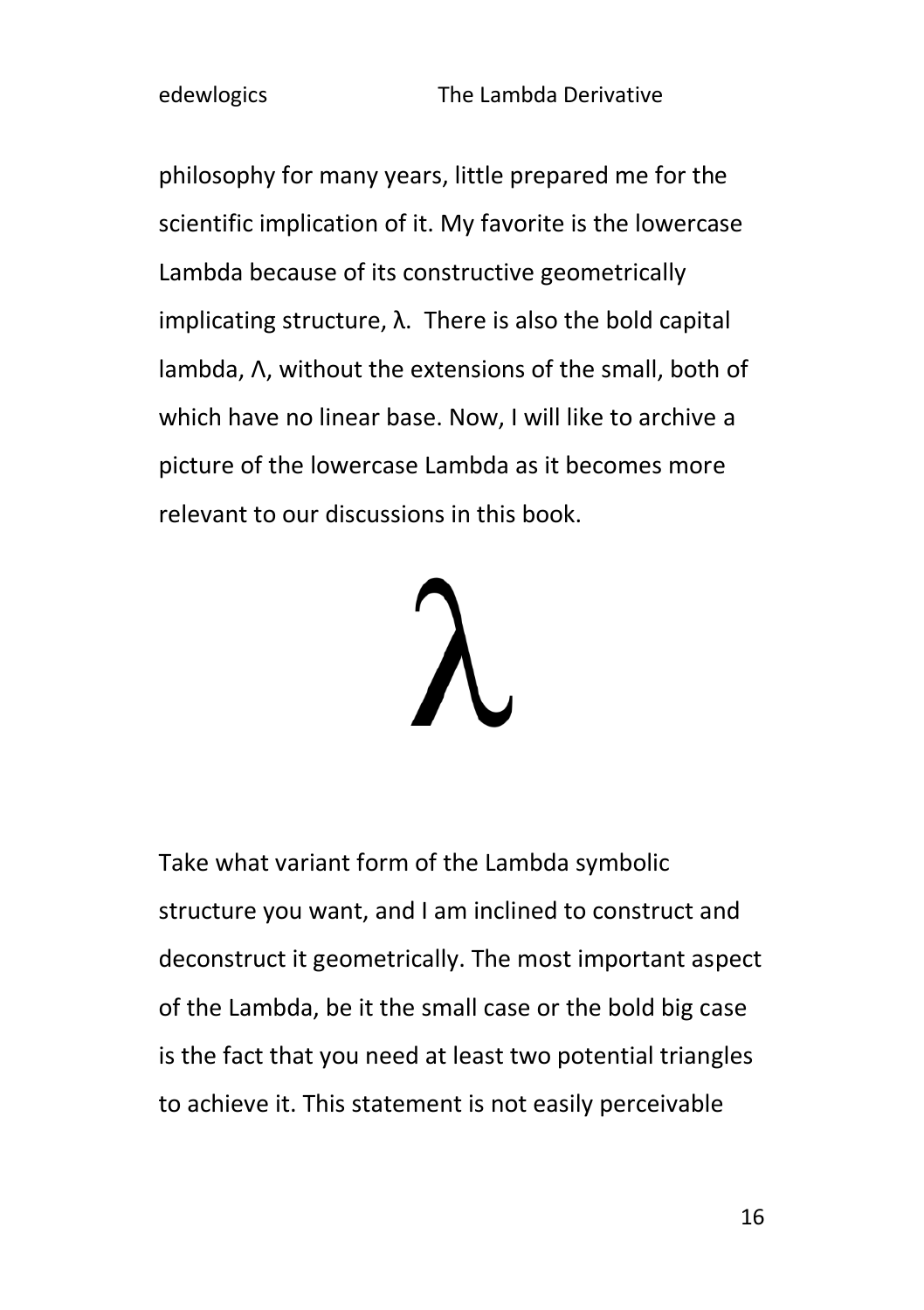but I made the necessity statement because it has to have the potential for vectorial composition, migration, differentiation to achieve the linear relativity simplex and complex implied in body of the symbol by Einstein and Lorentz for instance. A triangle has two dimensions. We could envisage one triangle or two. One is a possible two dimensional structure without vertical alignment other than that imposed from imagination.

[PLEASE DONATE IF YOU BELIEVE PEOPLE WHO](https://www.paypal.com/donate/?hosted_button_id=R8JW8VU5J2GE8)  [TRULY HELP CHANGE THE WORLD DESERVE](https://www.paypal.com/donate/?hosted_button_id=R8JW8VU5J2GE8)  [PAY RATHER THAN BEING TREATED LIKE](https://www.paypal.com/donate/?hosted_button_id=R8JW8VU5J2GE8)  [SLAVES.](https://www.paypal.com/donate/?hosted_button_id=R8JW8VU5J2GE8)

This makes the base connection extremely questionable. Two triangles ground the vertical alignment with antigravitational-gravitational implication. Something else that is needed is the vertical to horizontal grounding alignment which is similar to the structure of an earth-connected electric circuit in physics and electrical engineering.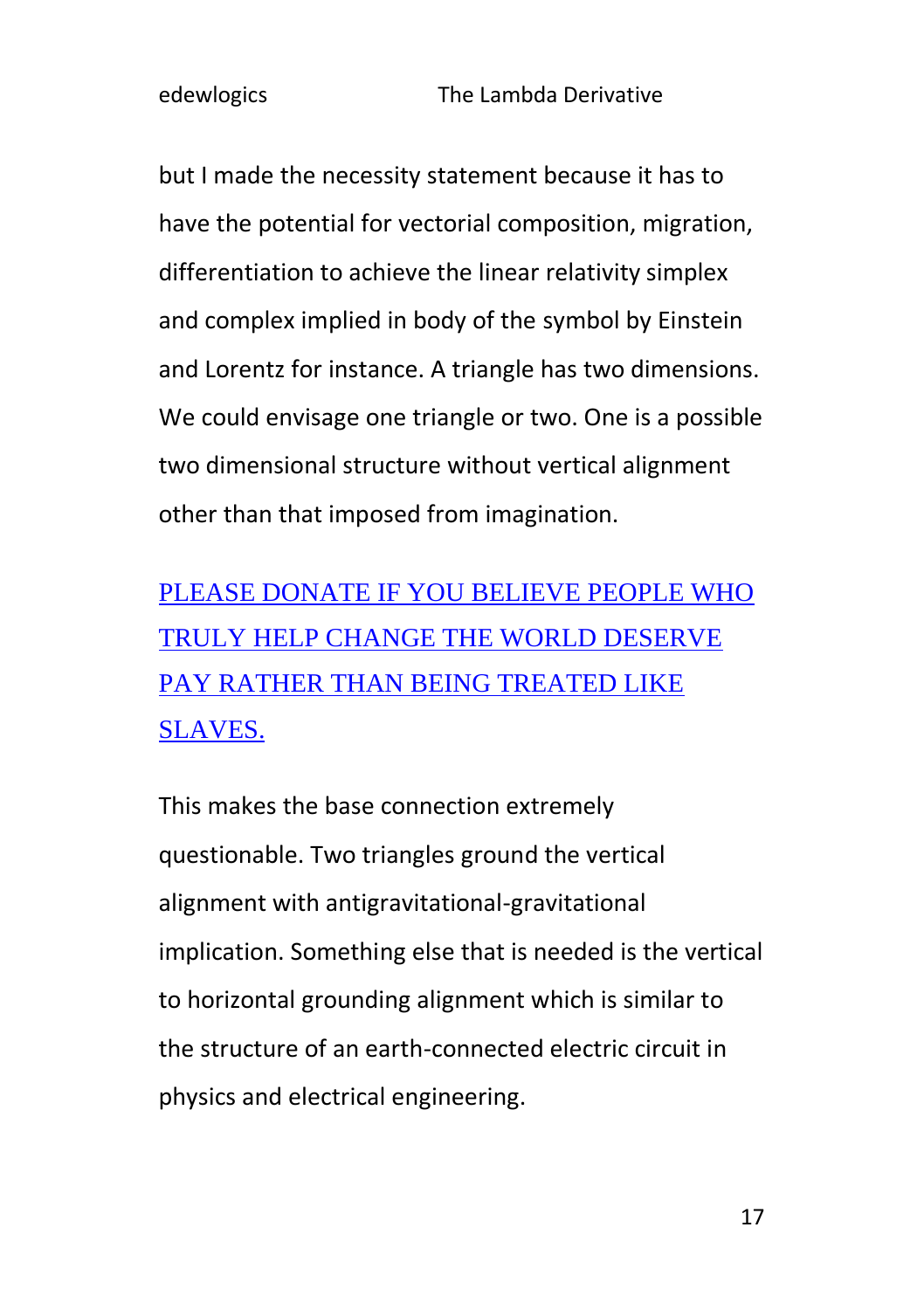Why is the grounding of the Lambda important? In fact, it is extremely important in astronomy to earth-specific vectorial potentiality and possibilities. We must learn about earth first hand before we can properly configure astronomical propensity. That is my mode of thinking.

In this chapter, I am going to introduce a subject most people are yet struggling to understand or hold some primal phobia on, quantum physics. Please forgive me, I want the future to understand the Lambda Derivative. The importance of this subject also borders the sociopolitical. I have suffered too much to offer a simplistic presentation on this subject. And it is in the future projection of real suffragettes that understanding can no longer afford to be privileged.

In the underbelly of natural realms, I have no doubt there are dual intricacies qualitative and distributed within differential limits for all eventual existential, inferential, referential integration. We must, for all possible necessary and eventual outcomes within our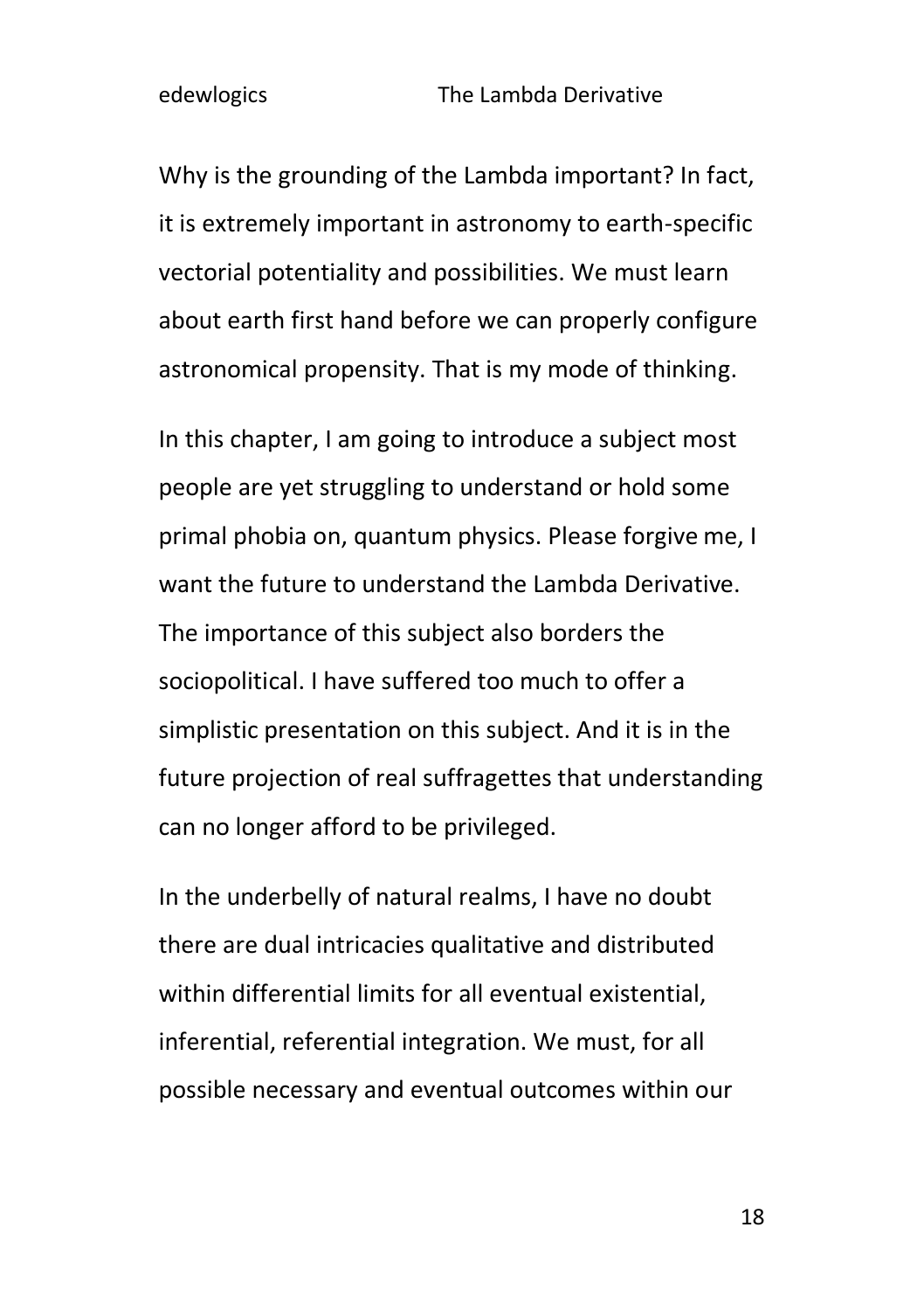existential molds, folds, and scopes imply that intricacies that are subtle, must also be harsh in reproof and their alternating courses must correlate with the laws of cause and effect. It is in disengaging from strict necessities and intricacies relating to cause and effect that I disengage from Einstein's relativistic projections. There was an aim, an inner drive to state his discoveries, reveal it to the world as authentic, be it they could have condemned it or embraced it. They did condemn it for a while there.

And for a second or two daily, I usually stopped everything I was doing to think about my aims. I came to science in pain, a woman at the bottom of the social pile, fragile, wronged, and discarded from traumatic injustice and in need of understanding. The relativity question was completely shattered for me as I couldn't understand shattered and identity fragmented complexes based on what Einstein seemed to be obsessed with, Light, and its so-called speed. And in the scientific world of great racism, there was this great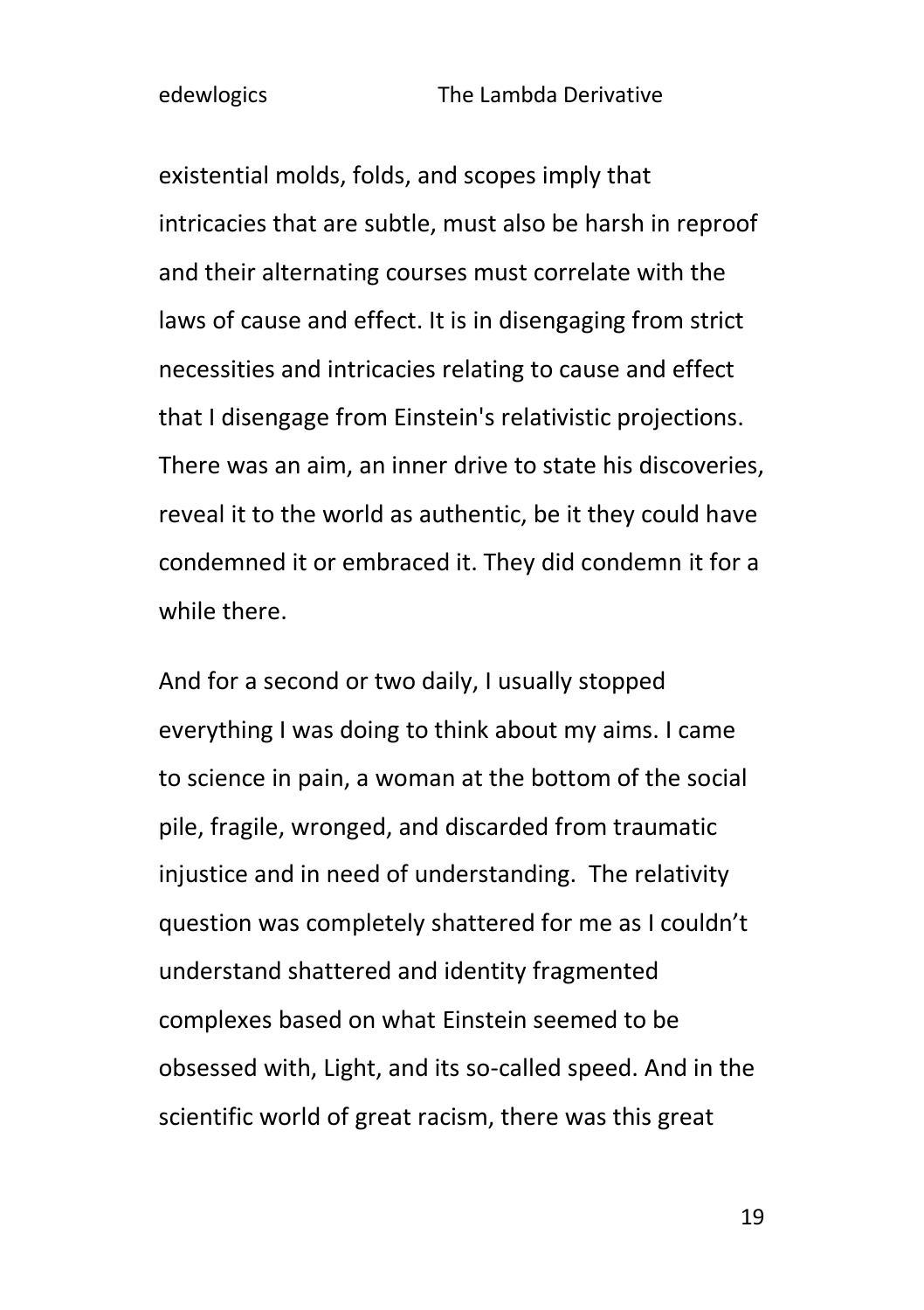institutional effort to devalue my efforts, to devalue me. Pain is life's ultimate worth-suppressant. It is not ultimately life's killer. What doesn't kill can make you wonder beyond the moment.

This is an excerpt from chapter one of this book:

*We ask the relativity question again in two ways. The question Einstein and Infield asked: We ask the question: besides the Cartesian coordinates which we have used, are there other equivalent coordinates?*

*Cross-version 1: is the Cartesian coordinate of equivalent coordinates?*

*Cross Version 2: Is Lambda an equivalence entity in the Cartesian equation x = a + λb?*

Here I ask alongside these two questions; what coordinating CS system can imply a Lambda equivalence? We must ask here why equivalence is important. It is usually important when describing attributes of sets and when I talk about the case of a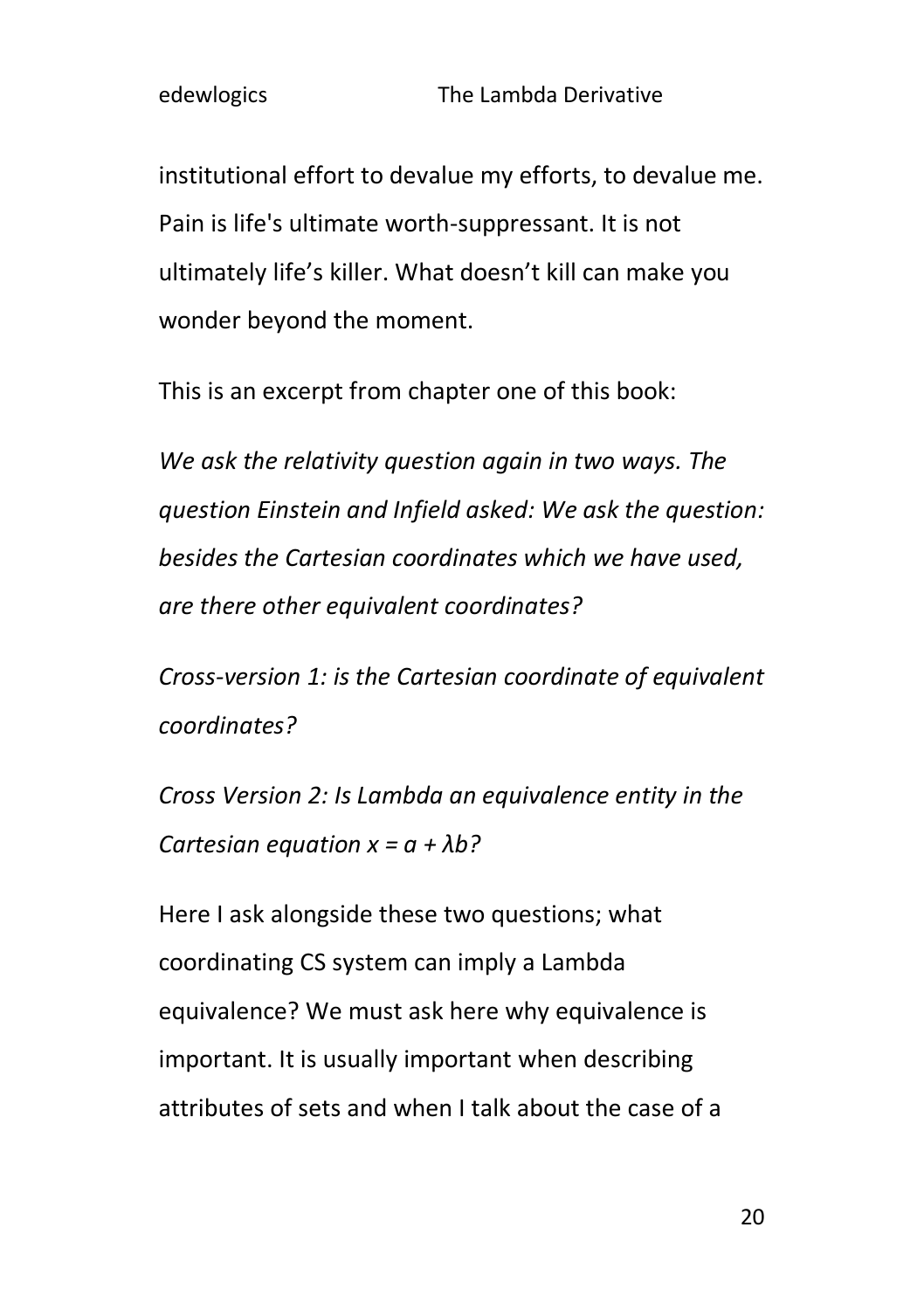racist nonexistent disconnect you may understand this better. Meanwhile, the lowercase version of Lambda seems an inversion of the "Y" but that is irrelevant to the standards of probability here. The big problem is that the probability for the Lambda simplification does not meet the propensity for Y origination as something inverted in the way the Lambda is. It is practically in every possible way the opposite of who and what an explicit or implicit thing is. The resounding insight into natural coordination? If we impose a consequential infraction of the Y, we get a small case of Lambda symbolism. In other words, XY coordination can never own a Lambda implication, the initiating x implying the  $x^2$  implication must for the threshold effective drop.

## [PLEASE HELP END THE CIVIL, ECONOMIC AND](https://www.paypal.com/donate/?hosted_button_id=R8JW8VU5J2GE8)  [INTELLECTUAL TERRORISM AGAINST ME.](https://www.paypal.com/donate/?hosted_button_id=R8JW8VU5J2GE8)  [DONATE TODAY.](https://www.paypal.com/donate/?hosted_button_id=R8JW8VU5J2GE8)

I am taking the time to explain this because once I am finished, everything should be felt as natural as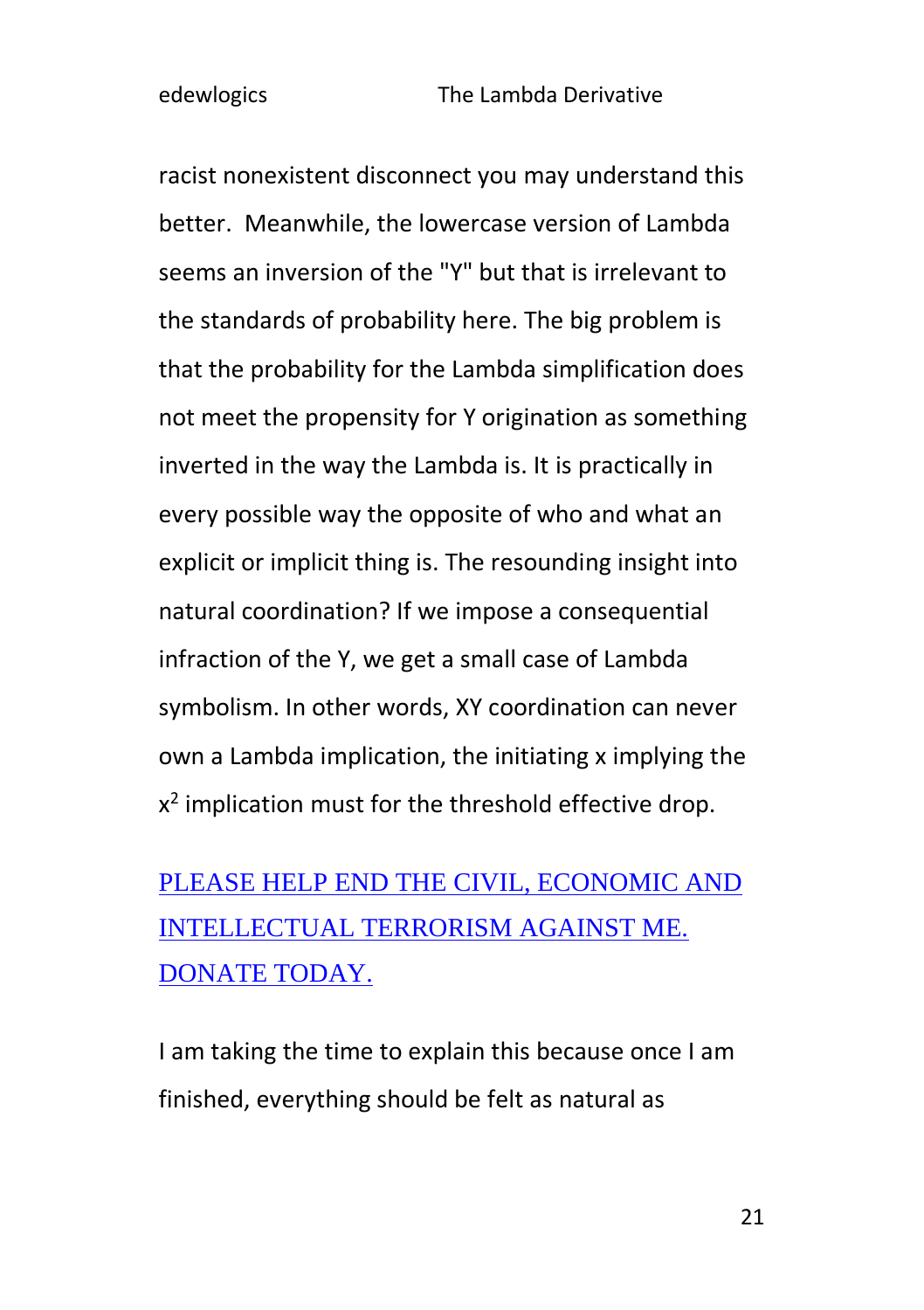possible, a wish for simplicity as a subtle discovery. Understanding matters to nature. We are not robotics and robotics are never fundamentally human. If we were robotics, our calling into becoming will not be fervently, naturally, and instinctively existential. It will be effortless like fire on butter. The necessity of being must precede the possibilities as complimentary. We must anchor earth as our necessity. Einstein did say the earth was our CS system however much he couldn't correlate it with the coordinate system as is. Earth is our necessitating CS system. But the road to initiating x is not easy. It is a simplex. It is complex. It is an implication for individuality first and diversity as well. It is intuitively natural, and undeniably scientific.

In answering our questions, the Cartesian coordinate is not and is not an equivalence coordinate, and the reason for such consecutive double disclaimer or cancellation is for several reasons.  $x = y$ , a straight sloping line in XY coordination is an implication projecting a split-coordination which has the probability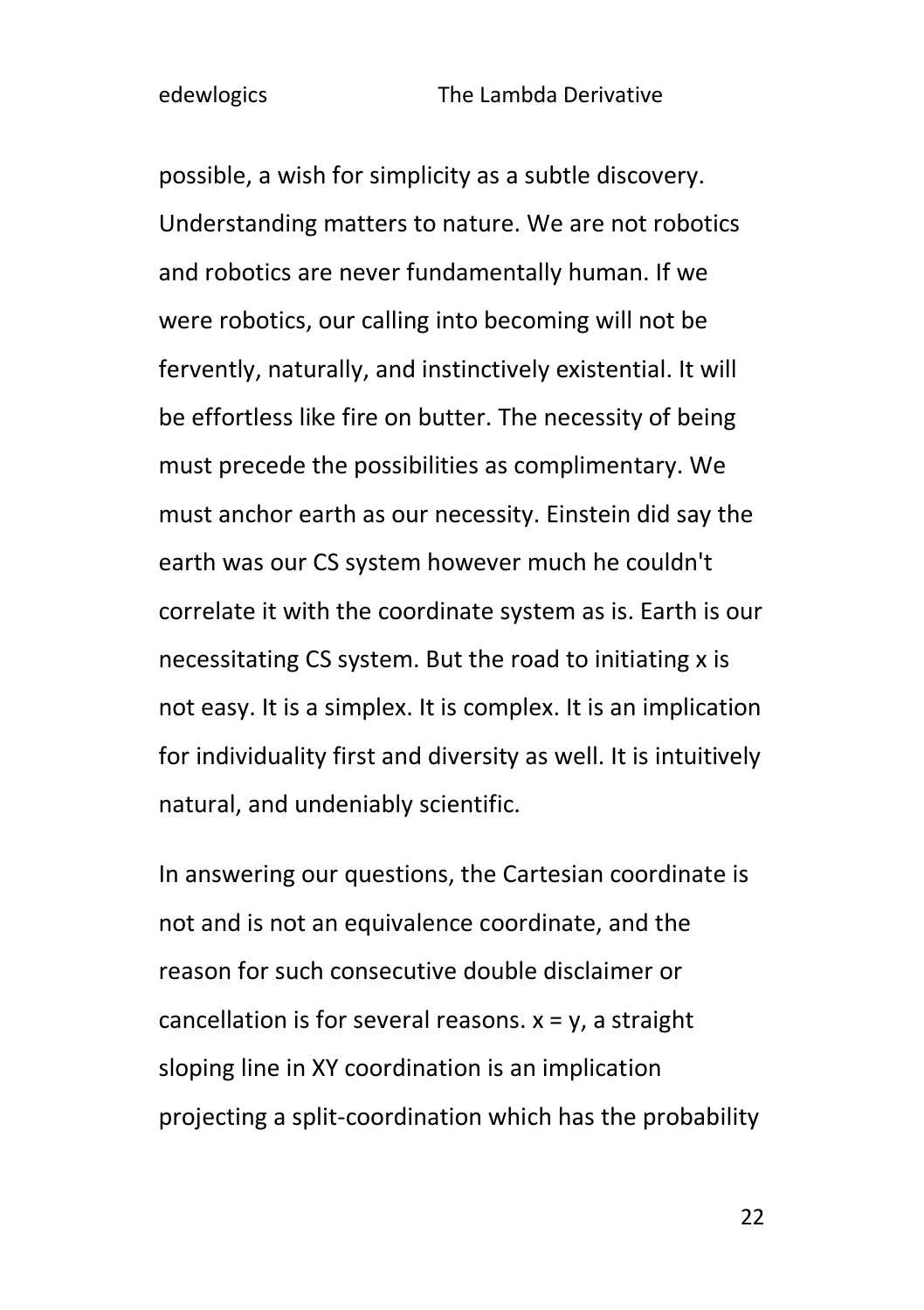as a matter of project-able effect probabilities rather than realistic event outcomes, that is, it can occur in more mathematical terms as a diagonal equivalence. In this book, due to all the circumstances surrounding the intuitive nature of this work, it has a strict vertical occurrence. Implicitly, x can never be equal to y, y can never be equal to x, so the slippery slope sloping line equivalence is realistic for what it is. For question one, XY coordination does not have a parametric equivalence reality.

The second equation,  $x = a + \lambda b$  was an attempt to derive the possible instantaneous rate of change of velocity involved with intervals of time. To determine the validity of the linear equivalence, we have to find our way to the answer. Here we start in Einstein's 1905 paper on The Electrodynamics of Moving Bodies. There is the instance I discovered lost before its instantaneous rate of change within the length of interval could be reached. And I found it extremely essential that this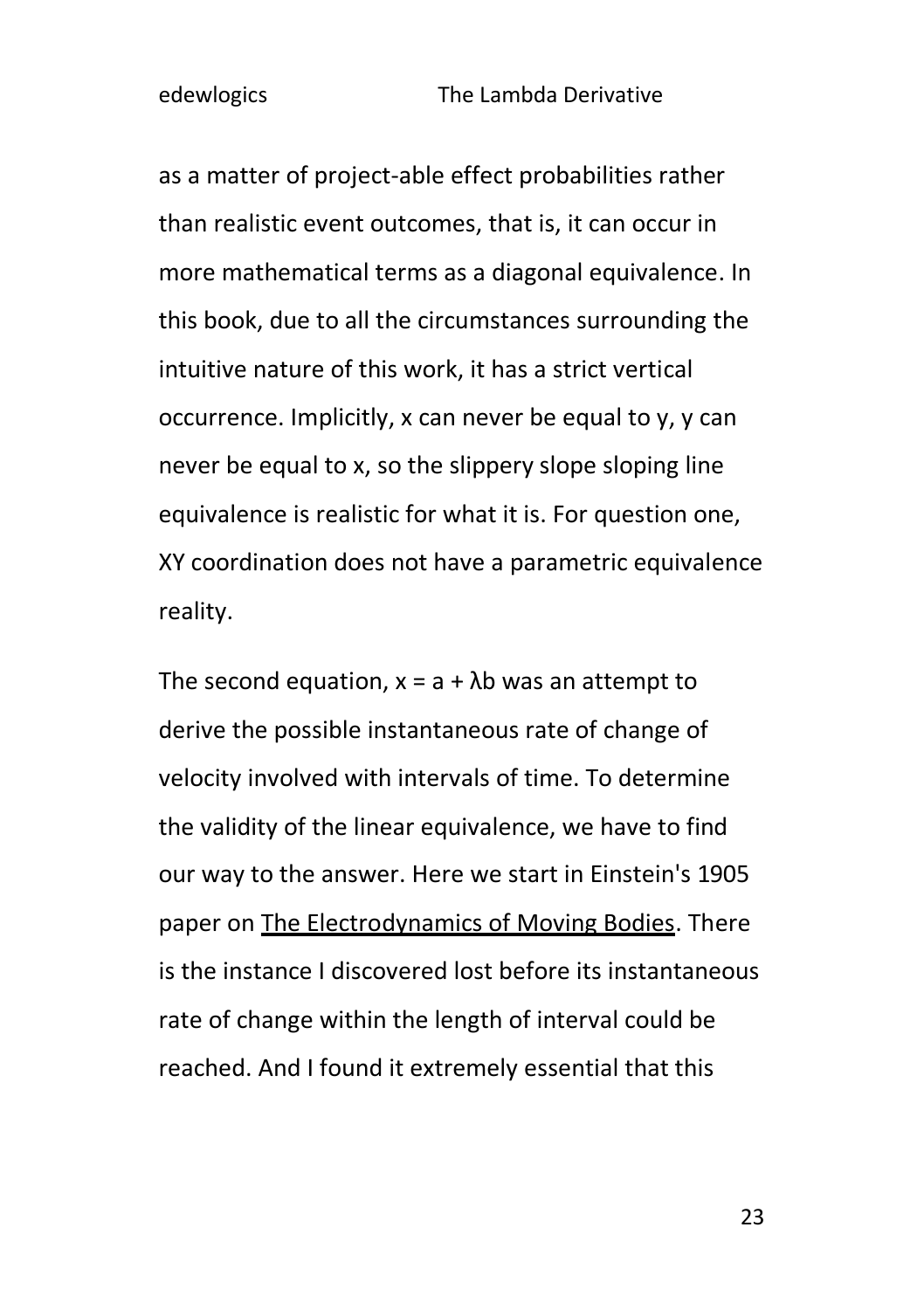discovery should be discussed. Here is the excerpt for the strange incursion of thought and rationalization.

*If at the point A of space there is a clock, an observer at A can determine the time values of events in the immediate proximity of A by finding the positions of the hands which are simultaneous with these events. If there is at the point B of space another clock in all respects resembling the one at A, an observer at B can determine the time values of events in the immediate neighborhood of B. But it is not possible without further assumption to compare, in respect of time, an event at A with an event at B. We have so far defined only an "A time" and a "B time." We have not defined a common "time" for A and B, for the latter cannot be defined at all unless we establish by definition that the "time" required by light to travel from A to B equals the "time" it requires to travel from B to A. Let a ray of light start at the "A time" tA from A towards B, let it at the "B time" tB be reflected at B in the direction of A, and arrive*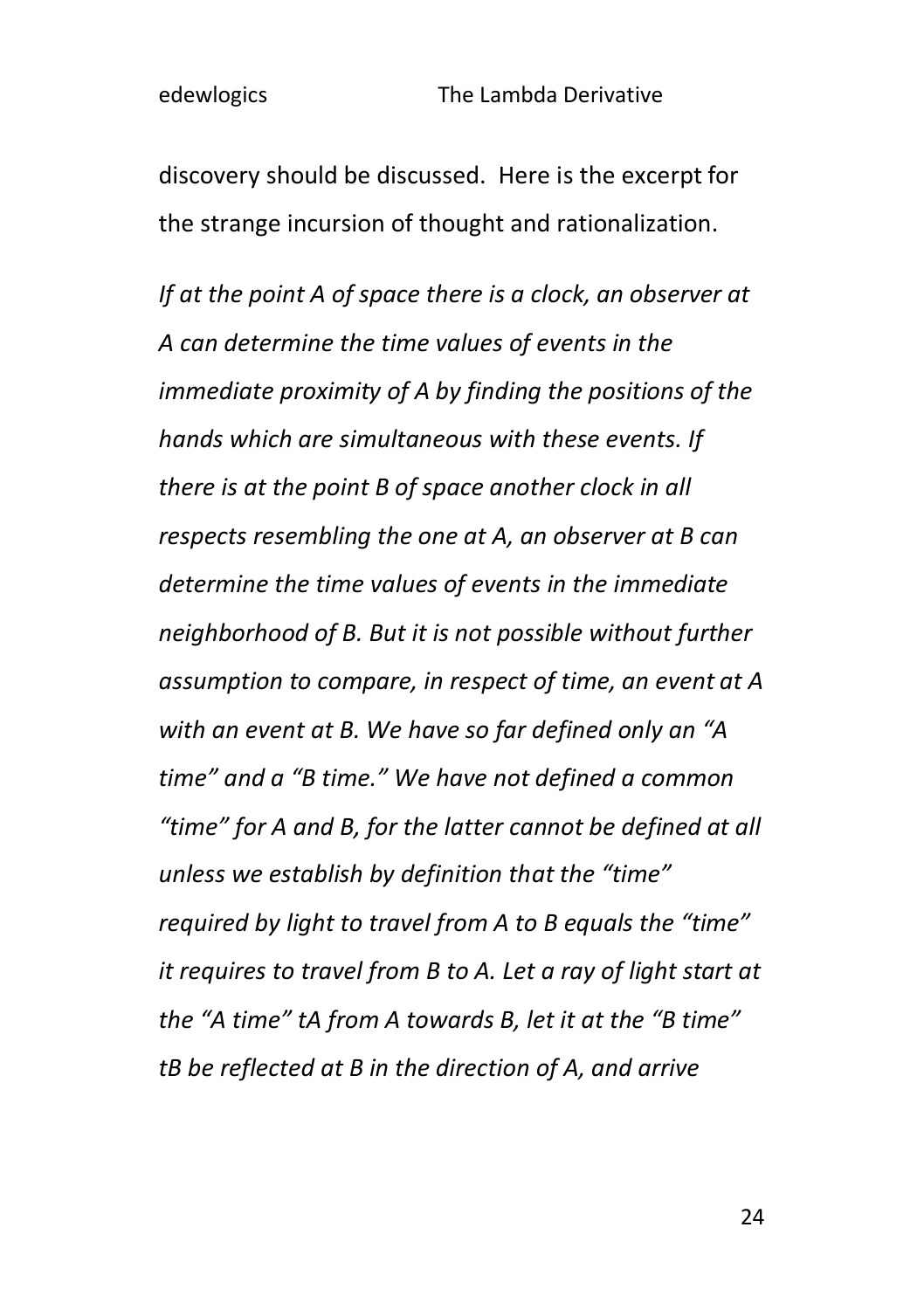*again at A at the "A time" t'A. By the definition, the two clocks synchronize if* 

$$
tB-tA=t'A-tB.
$$

I find that the differential time t'A is impossible. And this is for various reasons. Haven been estranged from its source, the ray of light goes from tA to tB and gets reflected towards tA to create a time t'A and length differential making it eventually eligible for the energy equation. The problem here is that reflection needs causation to happen. So while it is okay to say that the movement, length, and time differential of the ray of light can be estranged from its source, it can not be estranged from the source causation of the reflection for the eventual energy differential  $L^2$  divided by  $t^2$ . Here I must note that without the resolution of the reflection causation, the second on t'A, the energy equation will not be possible.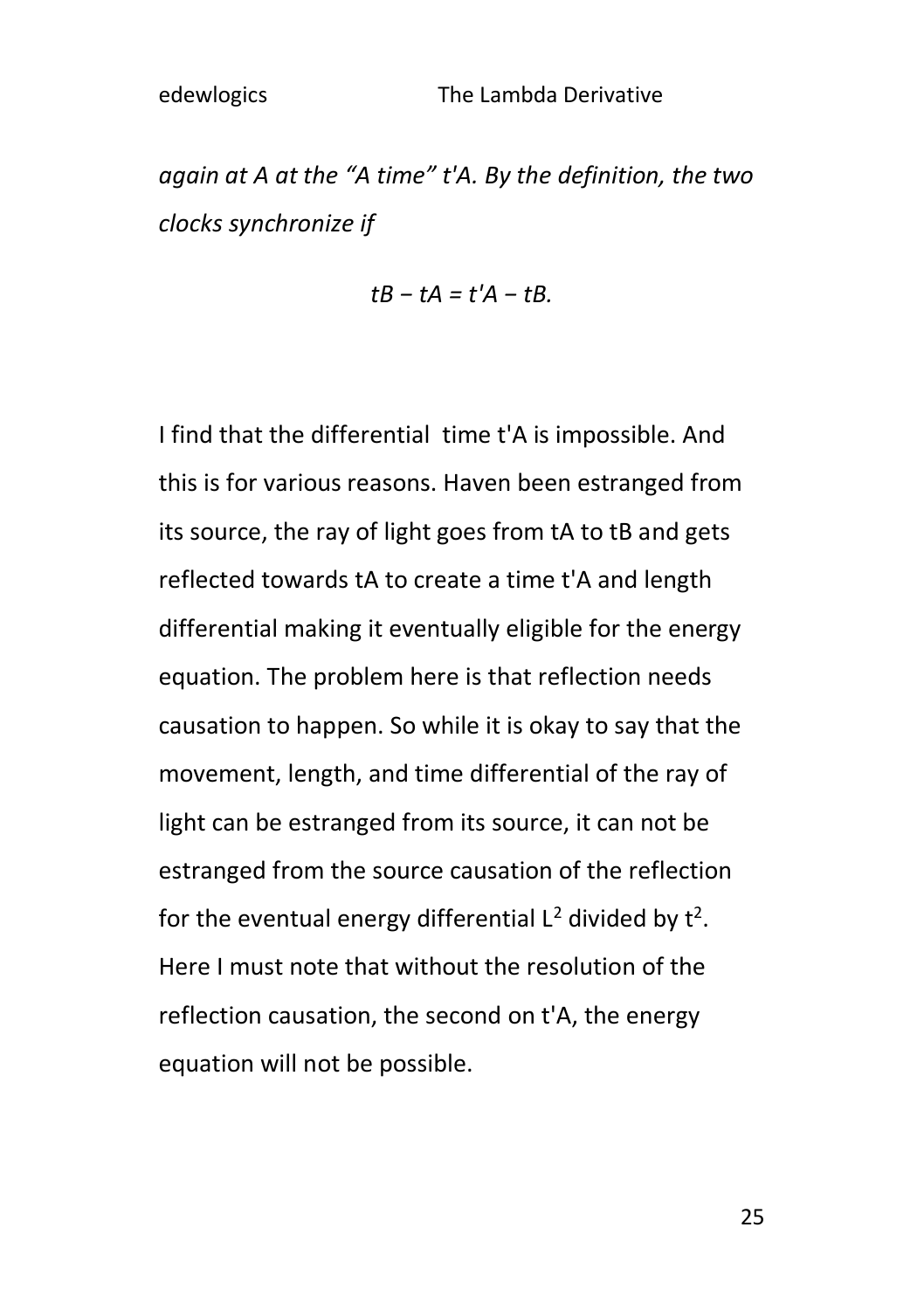We need to take our time and effort and work diligently to resolve this issue. The energy equation is extremely important in conventional physics, modern physics, that is, quantum physics and relativity. One initiating way to commence this very important conversation is with the understanding that the causation for the time differential for the energy equation must be reflection. it can not be anything else because it has to be the same ray of light or the instantaneous differential distinction cannot be made. I see detached appendages of photonic propensity and i am trying to make sense of it. it is haphazard, it is streamlined, yet of seeming combustive formation without causation, and without a source for reflection, indeed flying disembodied appendages.

How do we reason, control, digest this ridiculous conception turned experimental?

We must resolve the natural processes yet unresolved in this case. Where have we been going wrong on light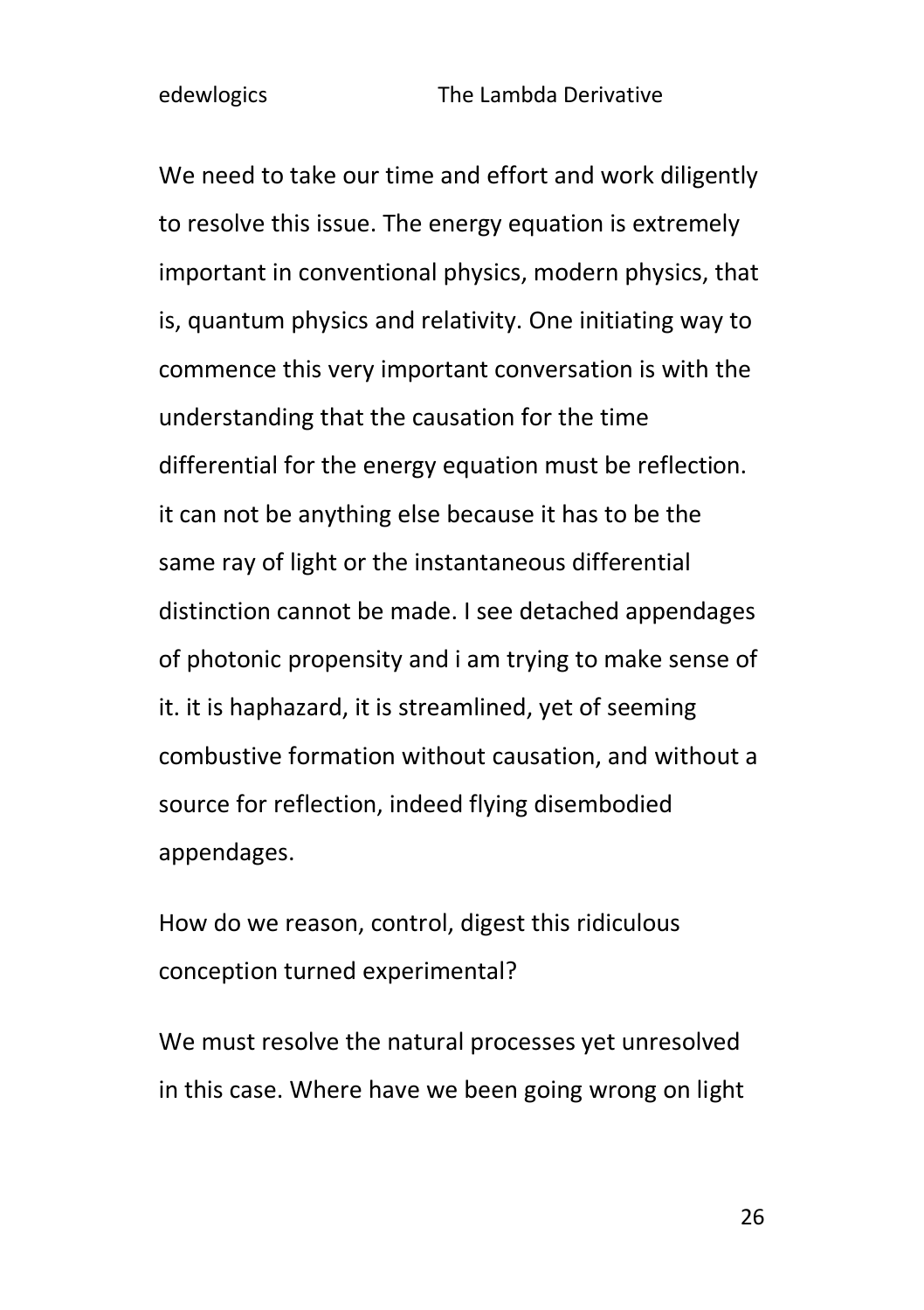travels? Science had assumed, and Einstein specifically, that it was reasonable and inconsequential to break one of the major rules of natural laws: that inevitable relativity between cause and its effects, and the effects of reactionary effects interacting with both actionary and contractionary effects. Life, in general, no matter how big or small is complex, but what owns the complex also owns the simplex. And it is with humility and great respect that I esteem and form intellectual relativity with nature.

There is a natural relativity science is yet to correctly relate to but we started the discussion on this problem when we initiated the x implication in relation with the consequential infraction in the east, the magnetic moment, the inevitable perpendicular parallax, the background and underbelly of our sunset, a relativity from our two postulates which must relate back spatiotemporally to the same magnetic moment on the larger astronomical front.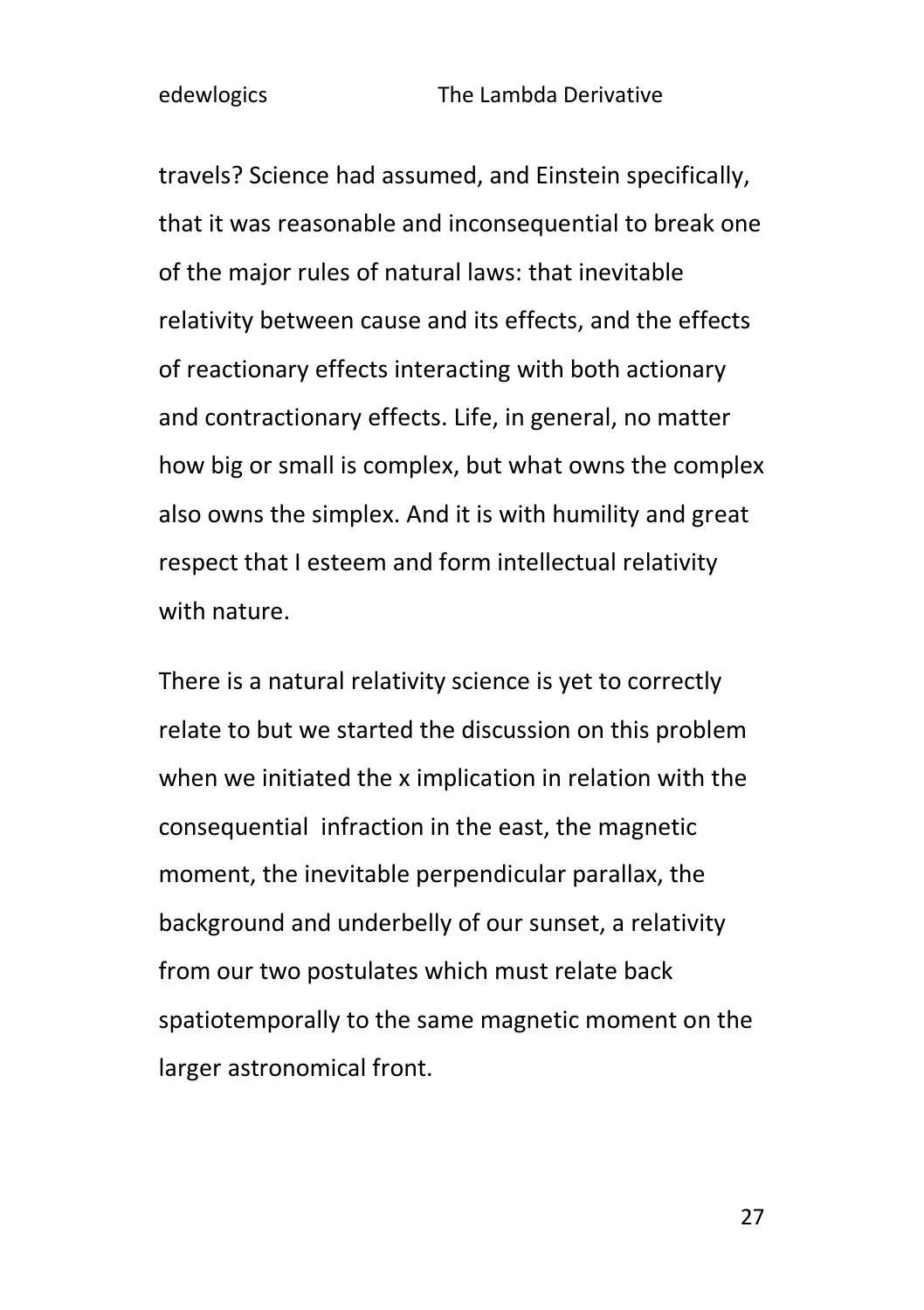While there are other geophysical attributes to set out for these astronomical complexes and simplexes, there is always the familiar inevitability of the rising sun. This is a simplex-complex beautiful event that must be explored further in my books. A full fledged diagram will be provided for your understanding as we make provision for x in the case of  $x = a + \lambda b$ , not as equivalence but as a differentiable relative but separate eclipsing simplex-complex. In other words, we can make x in the equivalence an eclipsing complex in XY coordination that is, all the same, a simplex in x coordination.

in the rising, there is an eclipsing focal point, an inevitable and most simplistic part of the process, demarcating the diverging, rising parabola from the converging, lower parabola. Between them is the x implicating tangent line which is also inevitable for this process. The x and the  $x^2$  implication tangent lines are of absolute threshold for the wider scope astronomical aspect of the complex.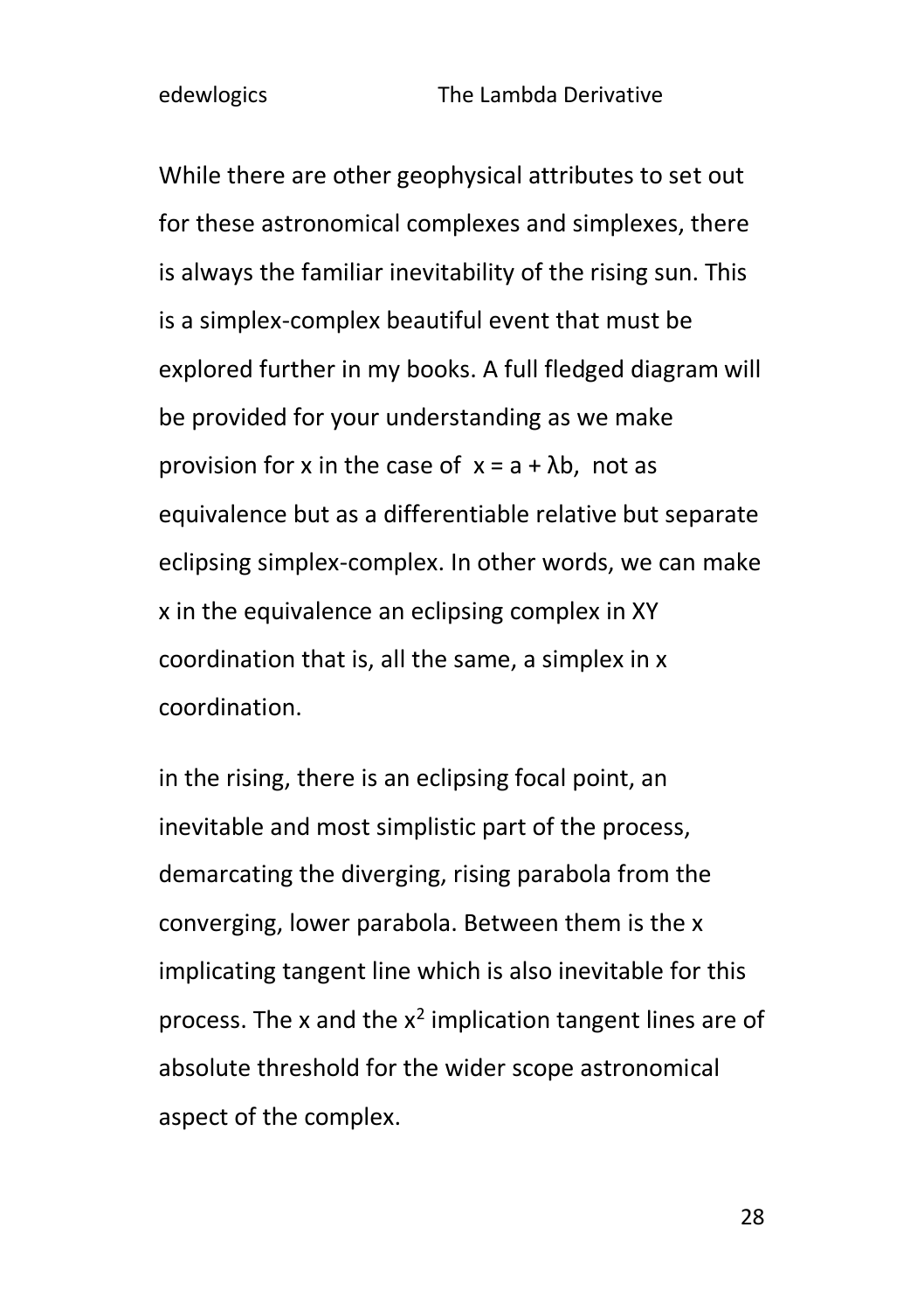Here I will talk briefly about the great racist disconnection that was never connected but to the imaginative lack of intelligence of whoever committed fraud, theft and terrorism in the name of some connection which never existed. In figure 8, the implicating x and the downward converging parabola, that is, the leaves on the trees in the picture are not of Y coordination. They are parabolic procedurals for x coordination and will later be used for x coordination in this book. They dont belong to the drop. That is there is no possible world in which the leaves, x coordination vectorization up could have connected to the converging reflection drop. The drop is mainly in the zero space convergence where Y coordination belongs.

Equivalences necessarily require that two objects of relativity in the relevant case be "reflexive, transitive, and symmetric" relatively. Even if we dare in this chapter my readers, to form a set with X and Y, neither the initiating x nor the implicating x can have these equivalence relativity with Y. Which means they can not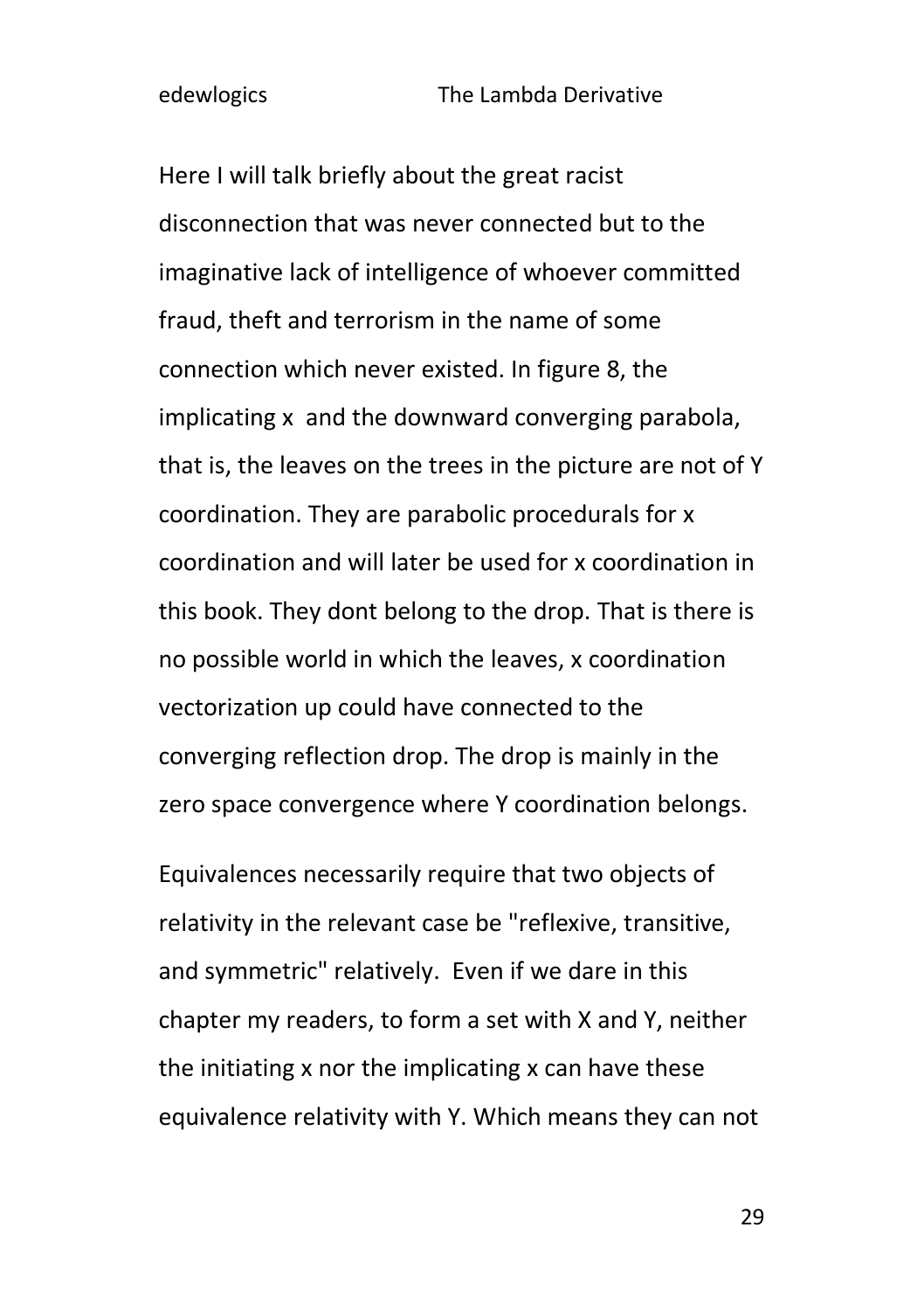be a member of that set by virtue of their nature. The formative x from the lambda is formative from a lambda and not from an x. The x was formed from the nonsymmetrical interloping of the lambda and the upright Y. It is nonsymmetrical because of the focal length vertical axis passing through it. Given a vertical axis of symmetry, the two easy deductions of symmetric nature may be the x none formative from an x and two arrows leading to the convergence midline focal point. Here is figure 8 and figure 9.

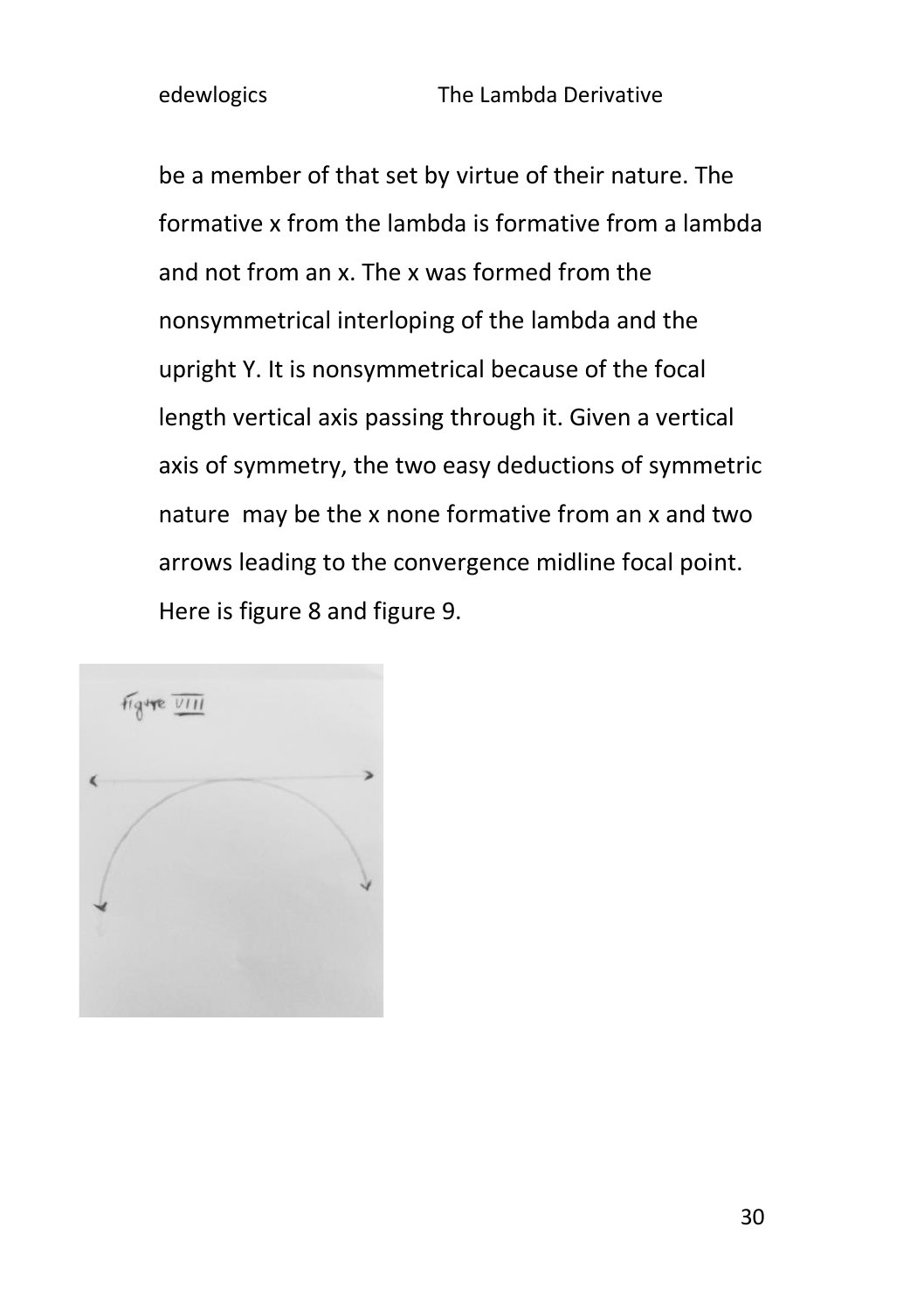

Figure 9

Now, we explore, the converging threshold effect. To do this fully, we must go back and capture the natural reality of Einstein's travelling ray of light. If we cut the relativity of this ray of light from its rising solar source, it will become pretty clear that we have nothing at all. If we ignore this possibility and trace the ray horizontally, we must give it a source for reflection.

This source will be a rod, a dark rod capable of reflecting the light back towards the initiating source. We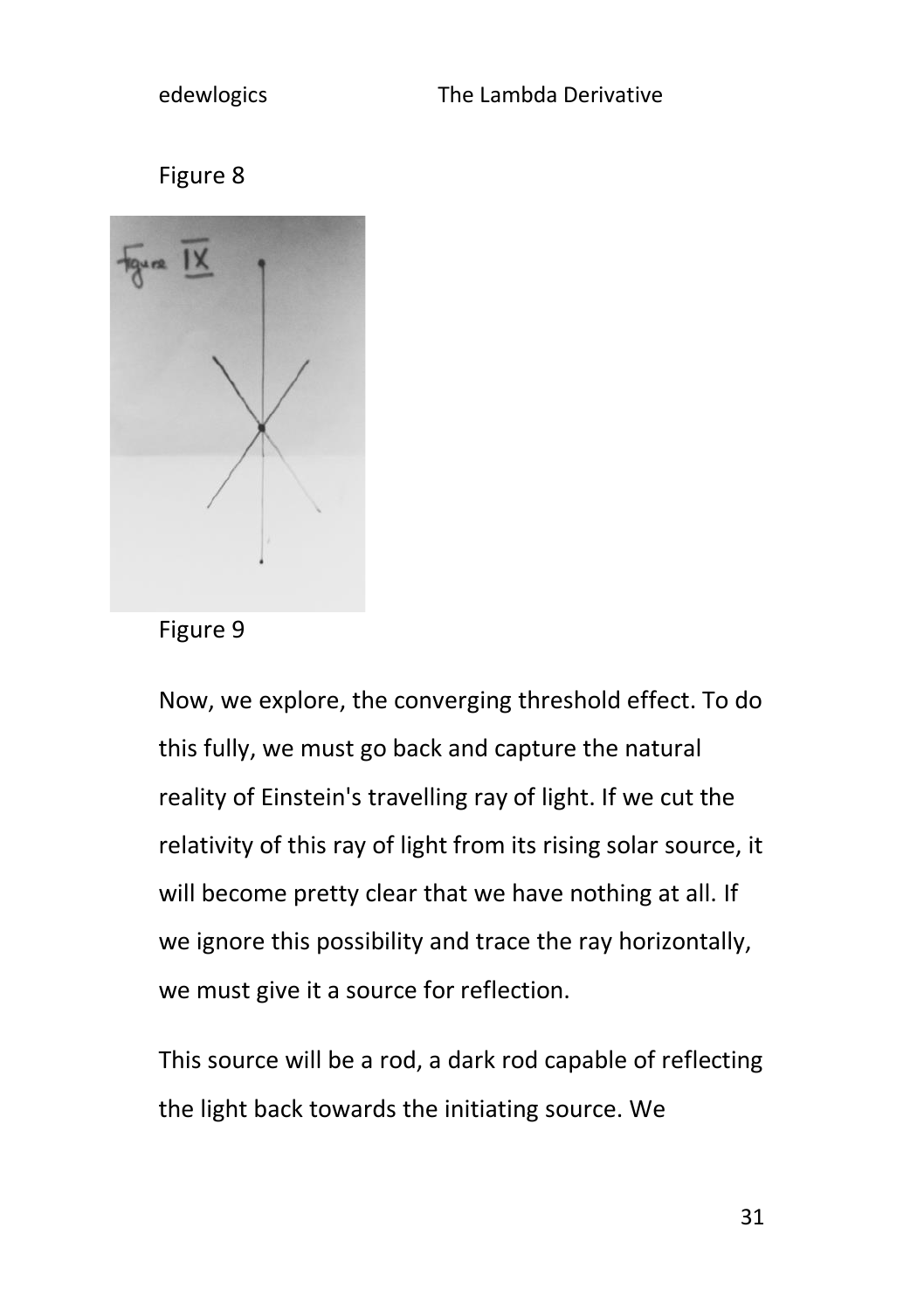establish a focal point there. Now, as it is the case with reflection, because the initiating source has to be capable of reflecting the light naturally, there is a focal point established there. We see the two converging parabolas with mid point focal points.

The most powerful aspect of the process of the rising sun is yet to be noticed. it is Lambda, the first derivation. There is no doubt in my mind, no other phenomenon can produce this threshold effect. From the focal point, the diverging and converging parabolas share with the grounding, there is a reflective focal length traceable all the way downward to meet the two converging parabolas of reflection. This forms a Lambda, the only naturally occuring formation for this i know thus far. You can see som natural photographic evidence of it in the first picture, Picture1. How? Every reactionary relativity is never just reduced to observational expectation but rather a reckonable aspect of some irrefutable event.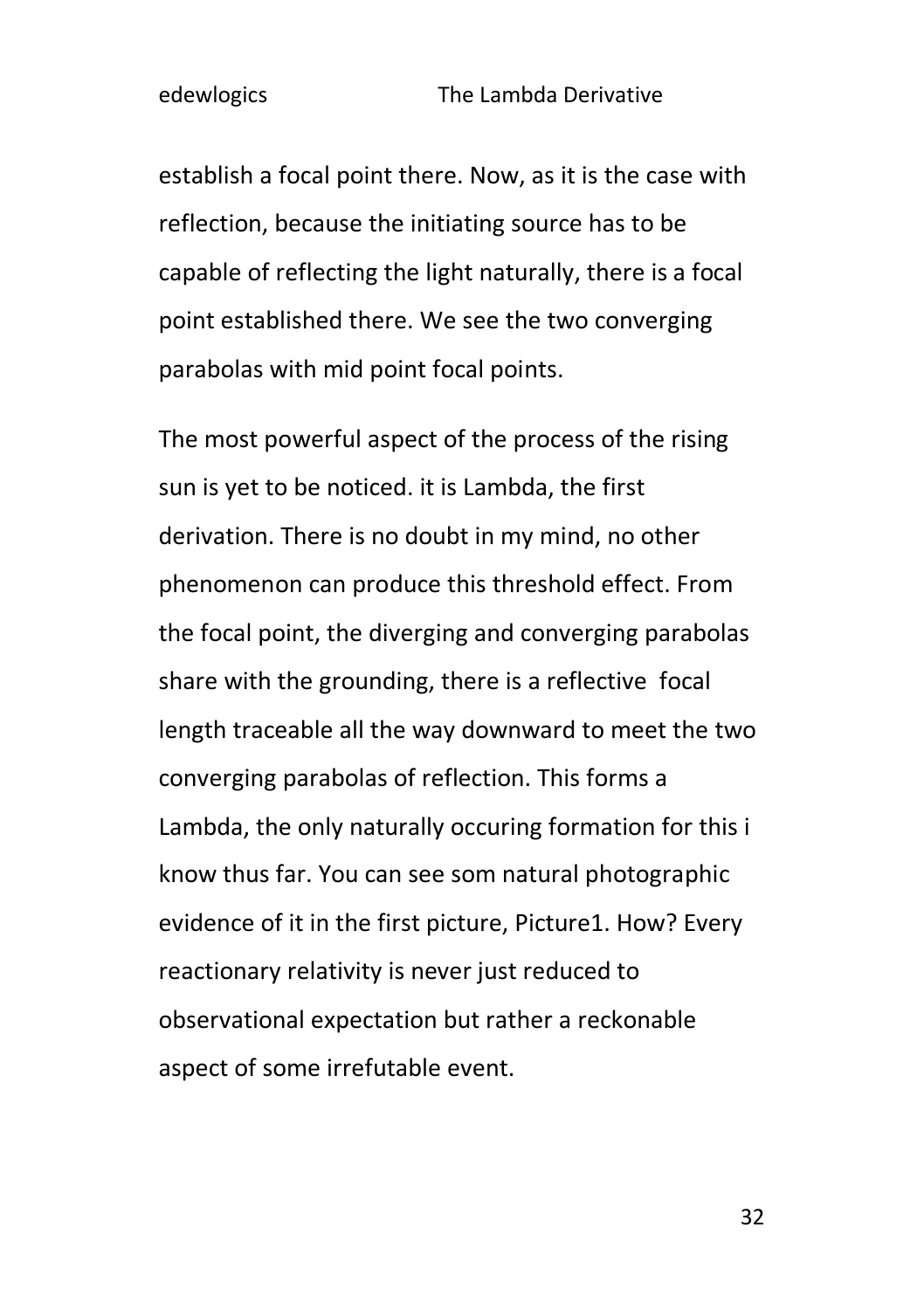# [PLEASE DONATE IF YOU BELIEVE PEOPLE WHO](https://www.paypal.com/donate/?hosted_button_id=R8JW8VU5J2GE8)  [TRULY HELP CHANGE THE WORLD DESERVE](https://www.paypal.com/donate/?hosted_button_id=R8JW8VU5J2GE8)  [PAY RATHER THAN BEING TREATED LIKE](https://www.paypal.com/donate/?hosted_button_id=R8JW8VU5J2GE8)  [SLAVES.](https://www.paypal.com/donate/?hosted_button_id=R8JW8VU5J2GE8)

The Lambda Derivative is an effect for the consequential infraction experienced by the Y as well from the x and  $x^2$ implication of the consequential infraction. This threshold effect and this consequential infraction traces a "Y" against the Lambda from the reflection complex. We can see the XY coordination as it is formative vertically. This is the only possible natural derivation for XY coordination i find reasonable or tenable. There is always the rigorous XY coordination we are all familiar with. This is a very interesting discovery because it is home to a lot of astronomical phenomenon thought extended in space, out of our immediate conception, and outside our realm of observation, understanding or intuition.

These by nature of natural insight are ideations i am certain will inevitably, in the short or long run, prove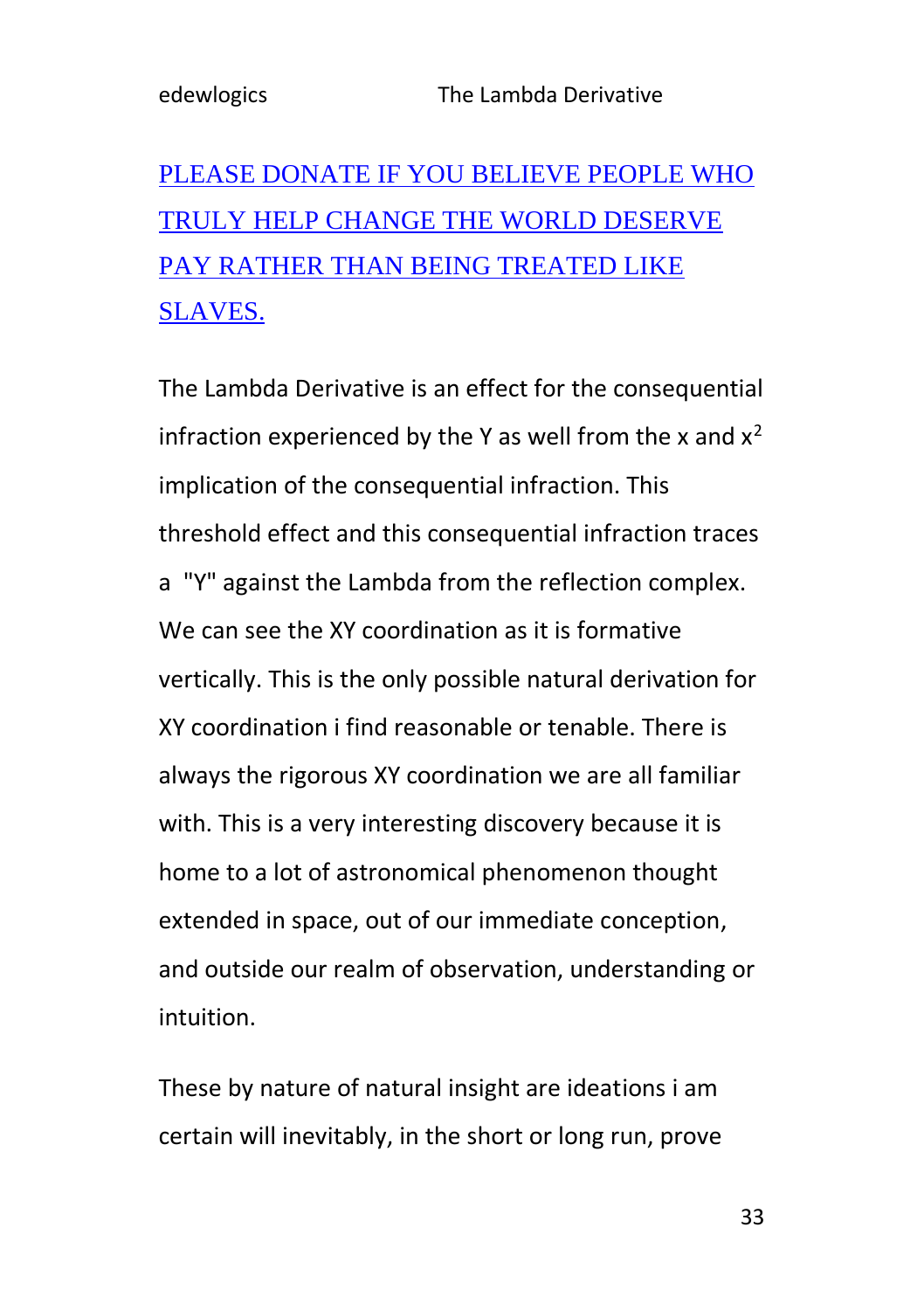out scientifically as convincing aspects of our physical and procedural universe. This natural enclosure of converging photonic display once thought horizontally pervasive and infinitesimally continuous is for every dynamically phase-oriented feasible space-time astronomical event actionary.

And such, these notions of black holes as some sort of awe-ridden, extremely mysterious spatial entities lay scientists have to drool over and hold in extreme awe is no longer such. The particle collisions possible in these vectorial space objects are photonic and the notion that lights cant escape through these black holes is ridiculous. That is exactly what escapes through them, light, particulate, quantum, energizing non photonic light. This source, which we will further discuss in this book and other books will be subject for my exploration of quantum physics, rather than what is at the moment known as photons and proposed with mass. They, black holes and photons, are hypersurficial spatial remnants of space time events. The thought that they are some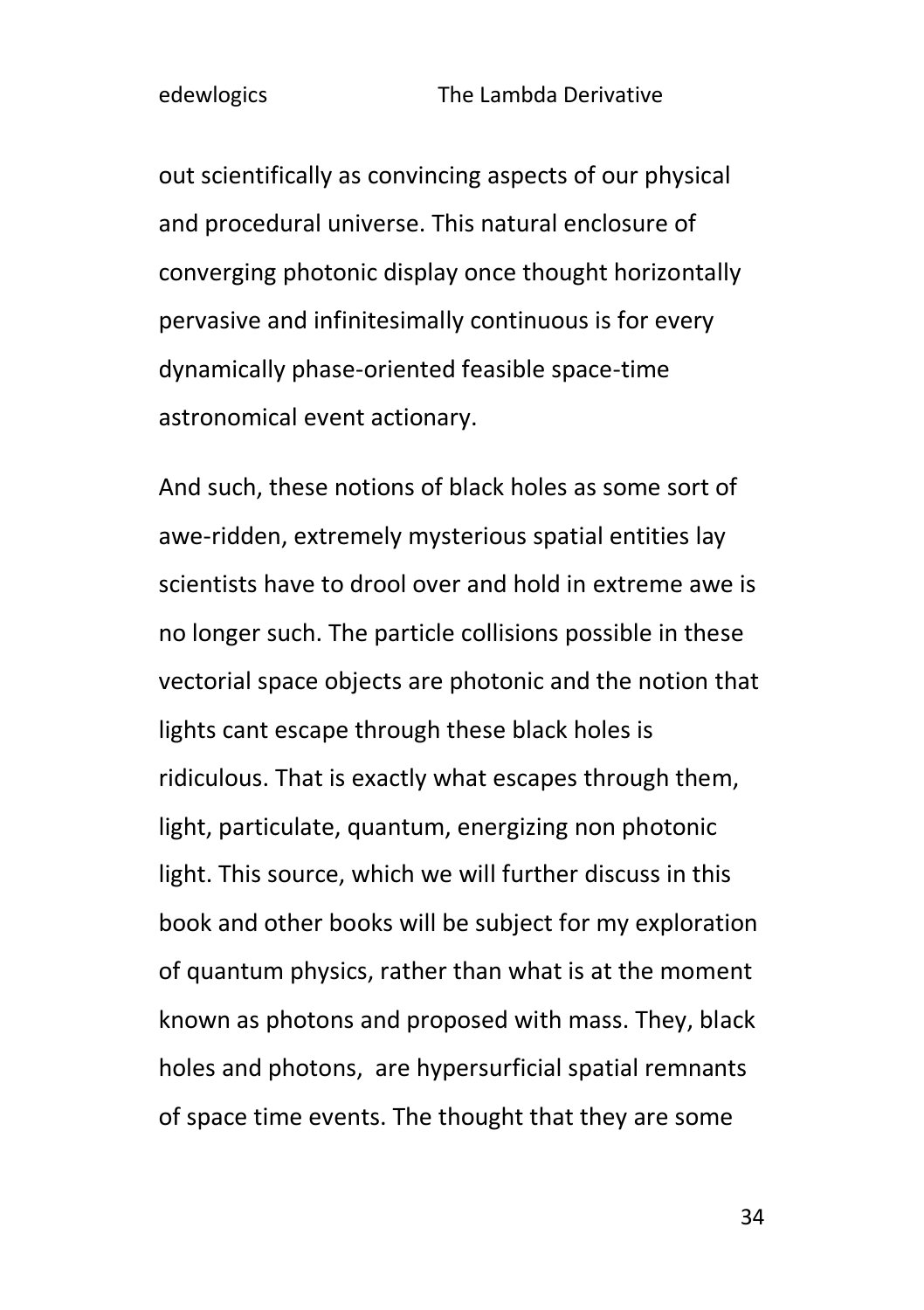time-travel-able other-worldly intrusive spaces or that they trap and/or exclude each other's essences are even more laughable.

So, for many readers, intellectually and geometrically inclined, i will draw out some figures deductible from the larger framework diagram that may further groom understanding on the subject. I prefer to call such converging photonic geometrical frameworks of this nature "zero space" not because there is no sense of space but rather because there is zero resultant force project-able from the space. They are reflective, contained and relatable in spatiotemporal continuum. There is little awe or sugar-coated surfaces to them. In fact, they are serious objects in astronomy, one adequately fictionalized, in a futural fictional project i tittled, "Zero Space." Meanwhile, most of these depictions are handrawn for further understanding.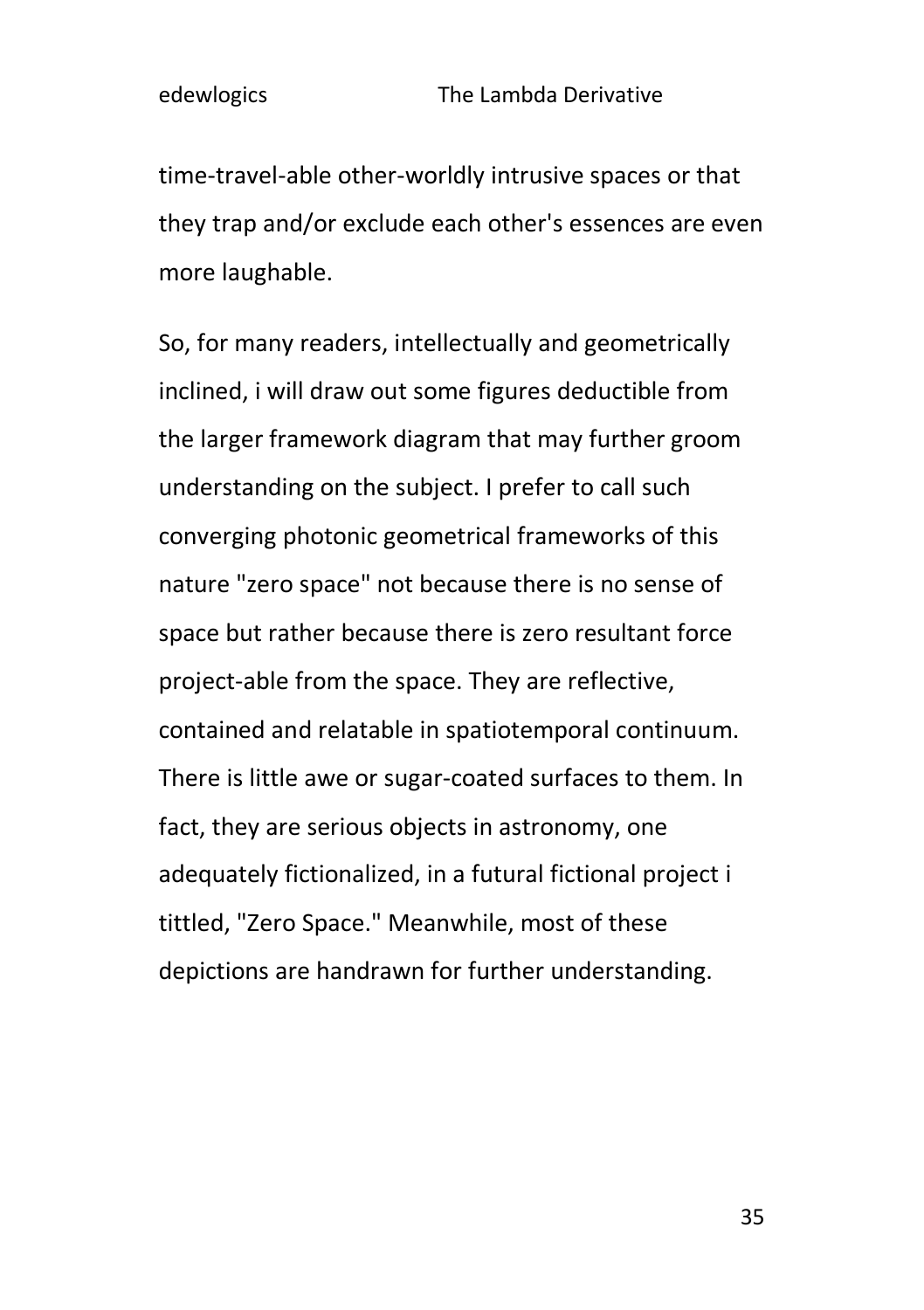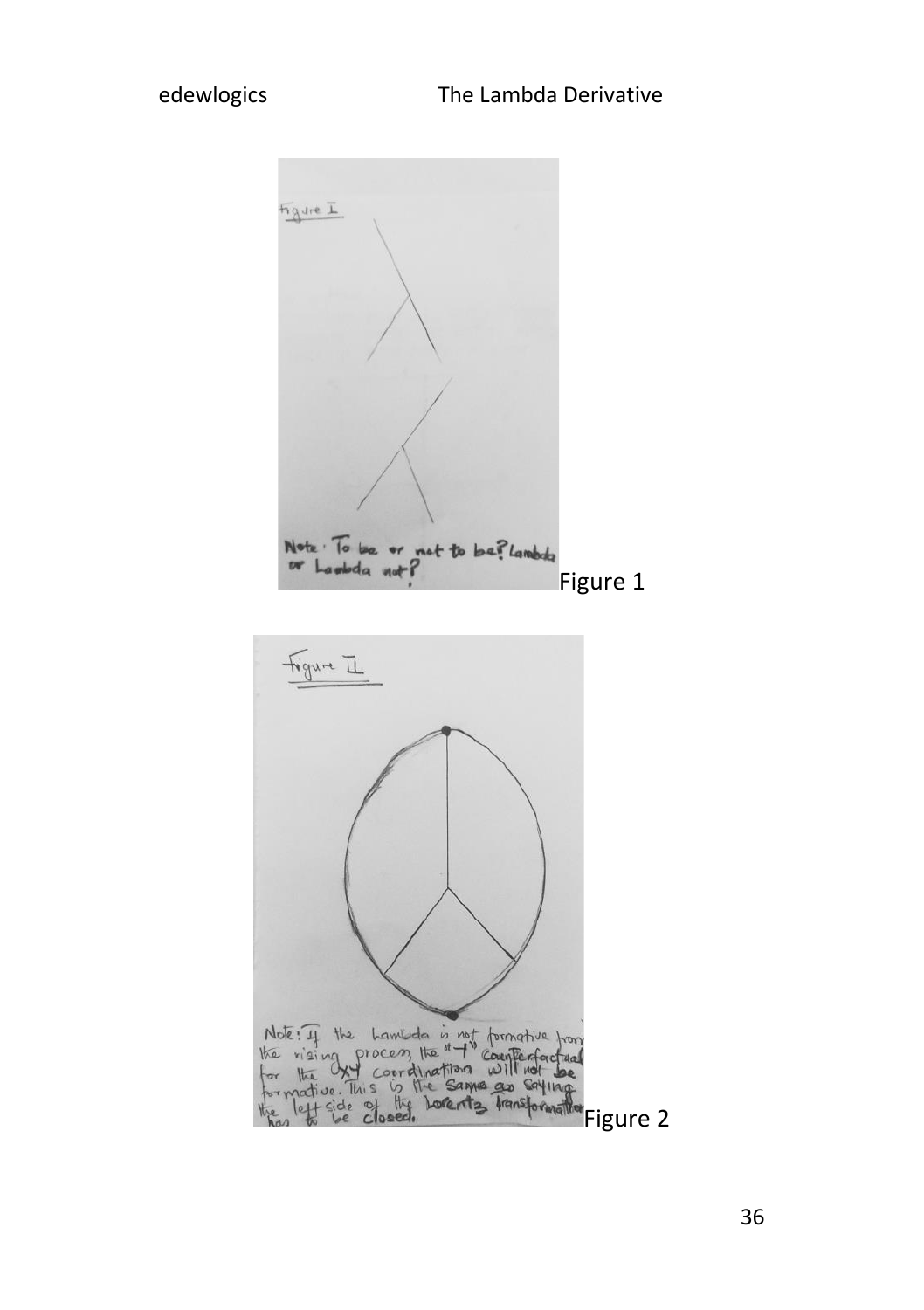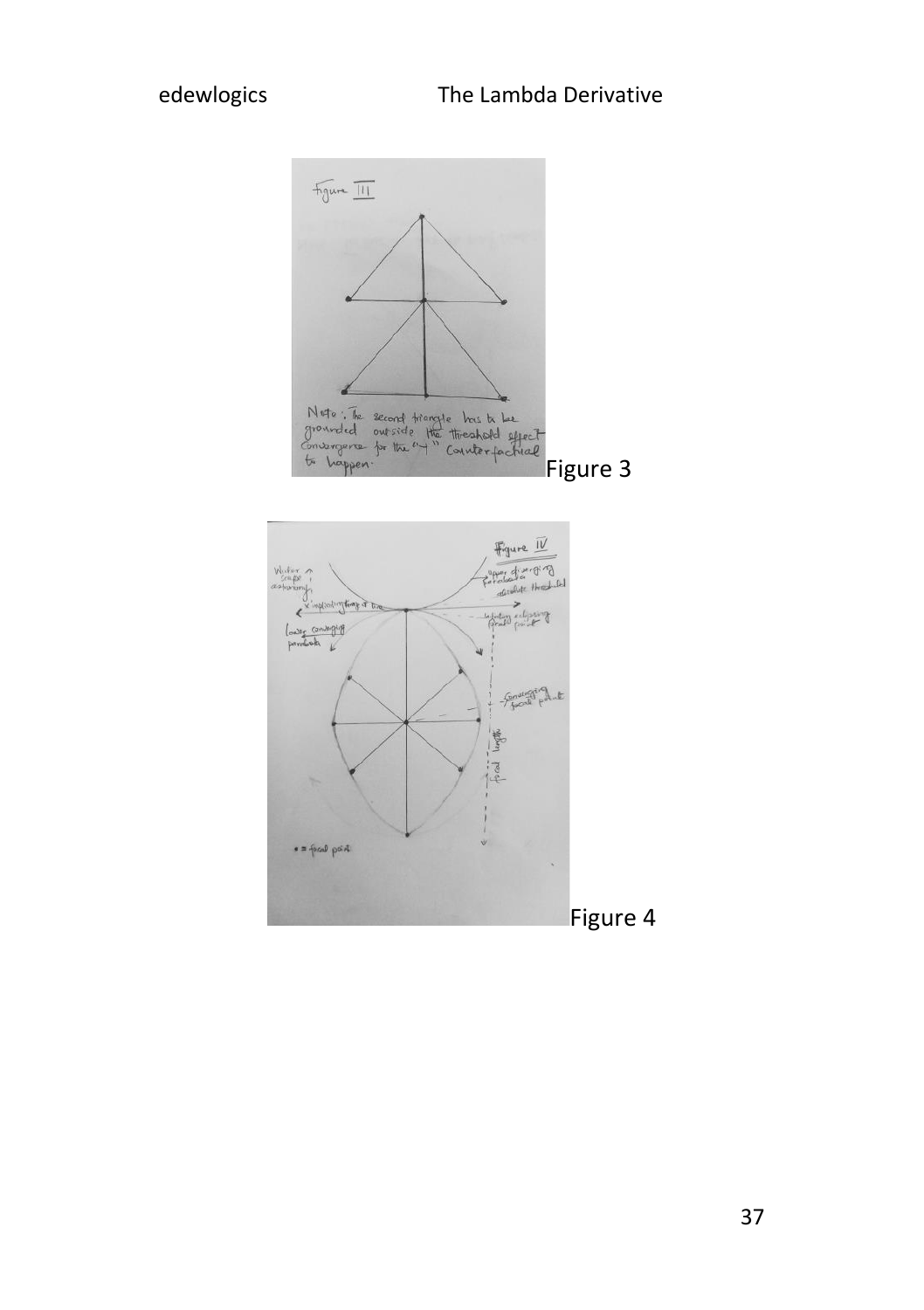

There are qualitative and quantitative limits to the threshold effects here i must discuss.There are also some photonic declarations to be made before we go back to Einstein and Lorentz's conjecture of the Lambda.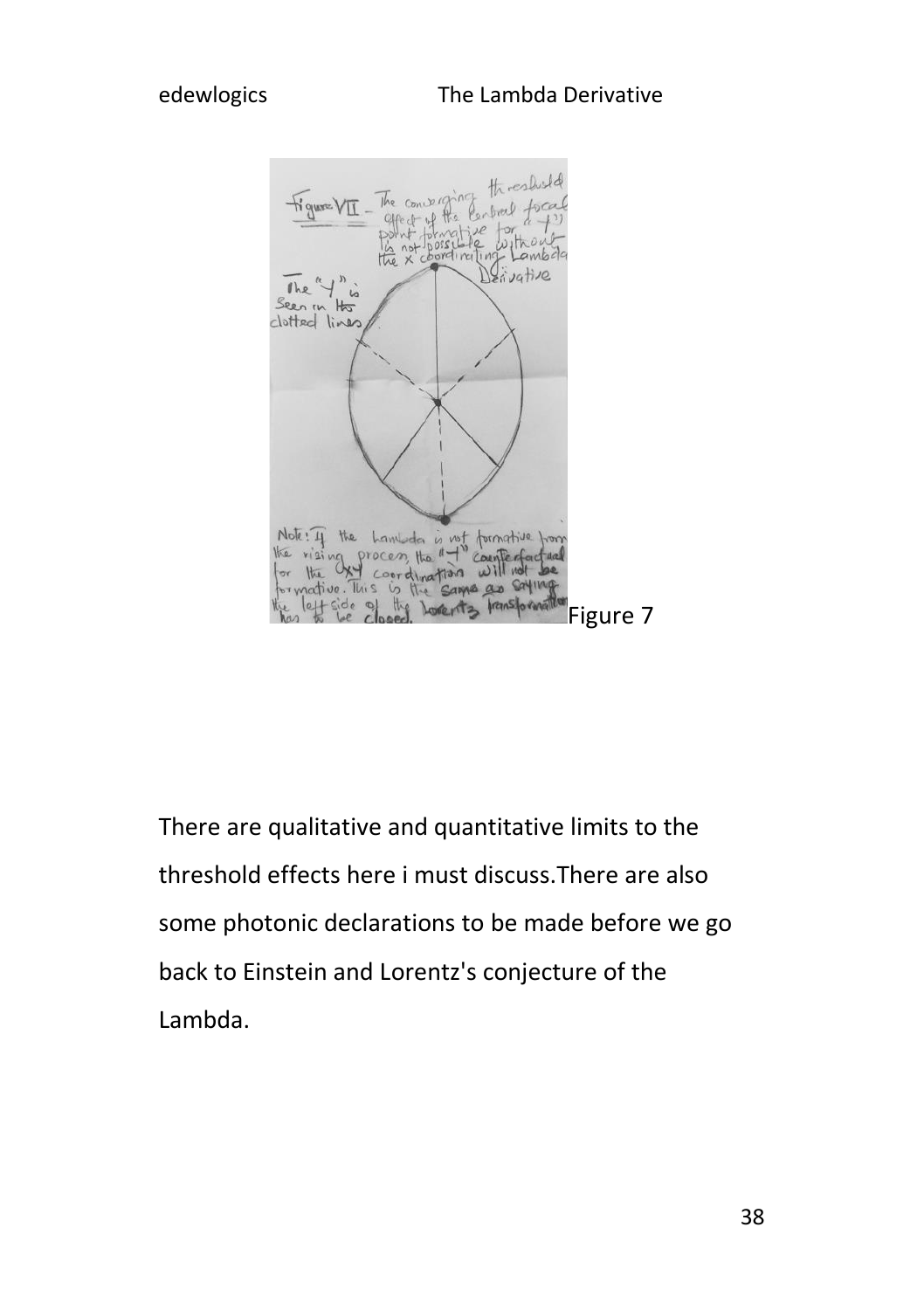The qualitative limit for the threshold effect is the differential inception of the initiating x implicating the inevitable  $x^2$  implication. XY coordination cannot afford that. The other differential and important point out here is that  $x = a + \lambda b$  is not the same as  $x = a + ib$ , the i in that equation being the magnetic moment relation to our z time dimension and magnetic moment relative to the parallax we made necessary in the east. There is no equivalence to "Y" coordination here and the Lambda is contained in a convergence of focal points. The real work here is in revealing how this initiating x coordinating vectorial transformation from sun setting to sun rising occurs. The quantitative aspect for the threshold effect relative to x coordination is two, that two Y propensities experiencing the consequential infraction of the initiating x enabling the threshold effect to enable a natural XY coordination. The quantitative necessity and limit for the XY reflective hypersurficial coordination threshold effect relative to x coordination is 2. The Lambda derivative consequential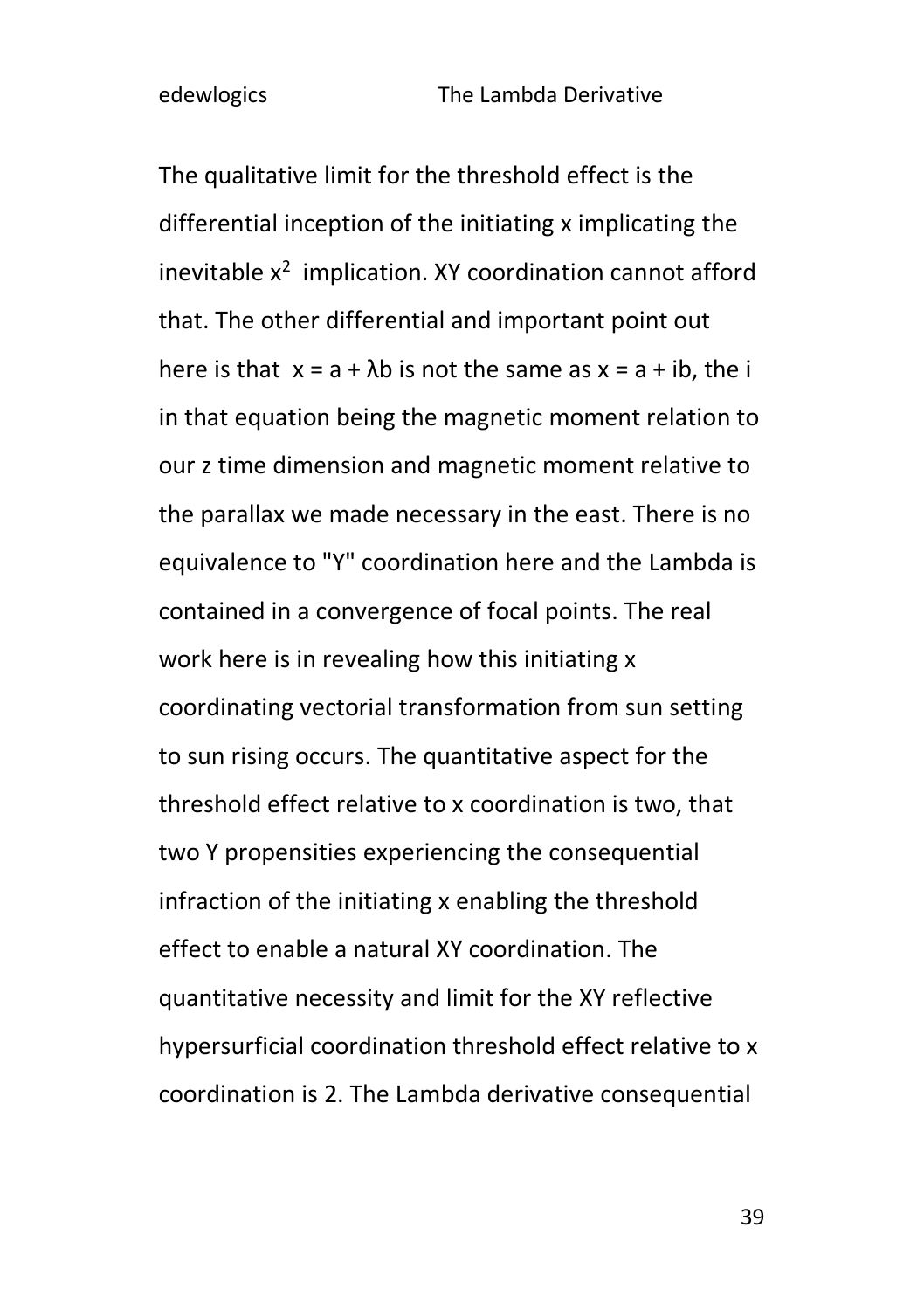drop for the rise and the "Y" vertical coordination should now be apparent from the figure IV.

The Lambda Derivative does not belong to Y coordination. And that could explain why Einstein used x for the equation and  $x^2$  for the s length squared series summation. That he knew of these reasons are uncertain but Lambda does not belong to Y or XY coordination. It is an x coordination procedural absurd effect. And there is a quick proof of that in action. There is direct vectorial movement coordination between the eastern and western projection of the Lambda that had nothing to do with Y or XY coordination. And here I will also briefly introduce a figure in my book Ignorance&Poliotpolitics also available for free in which its connection with this discussion as that relative from the sunset parabola to the sunrise parabola.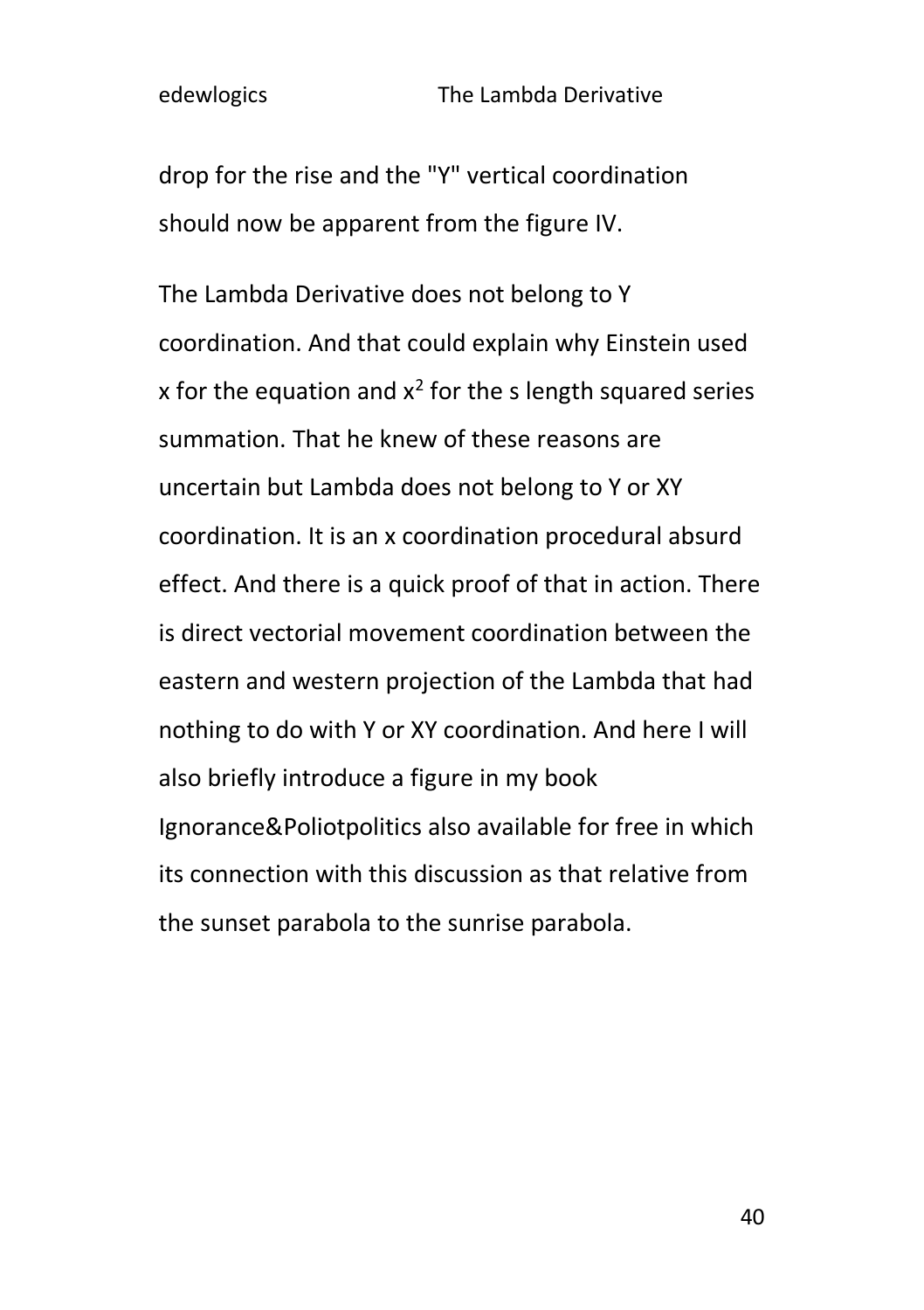Figure V The **x** coordinating in process Note: To be or not to be? Lambda<br>or Lambda not? Figure 5 First to Fairth Dimensionality time instrum Fixt Dimensionality Base Figure 6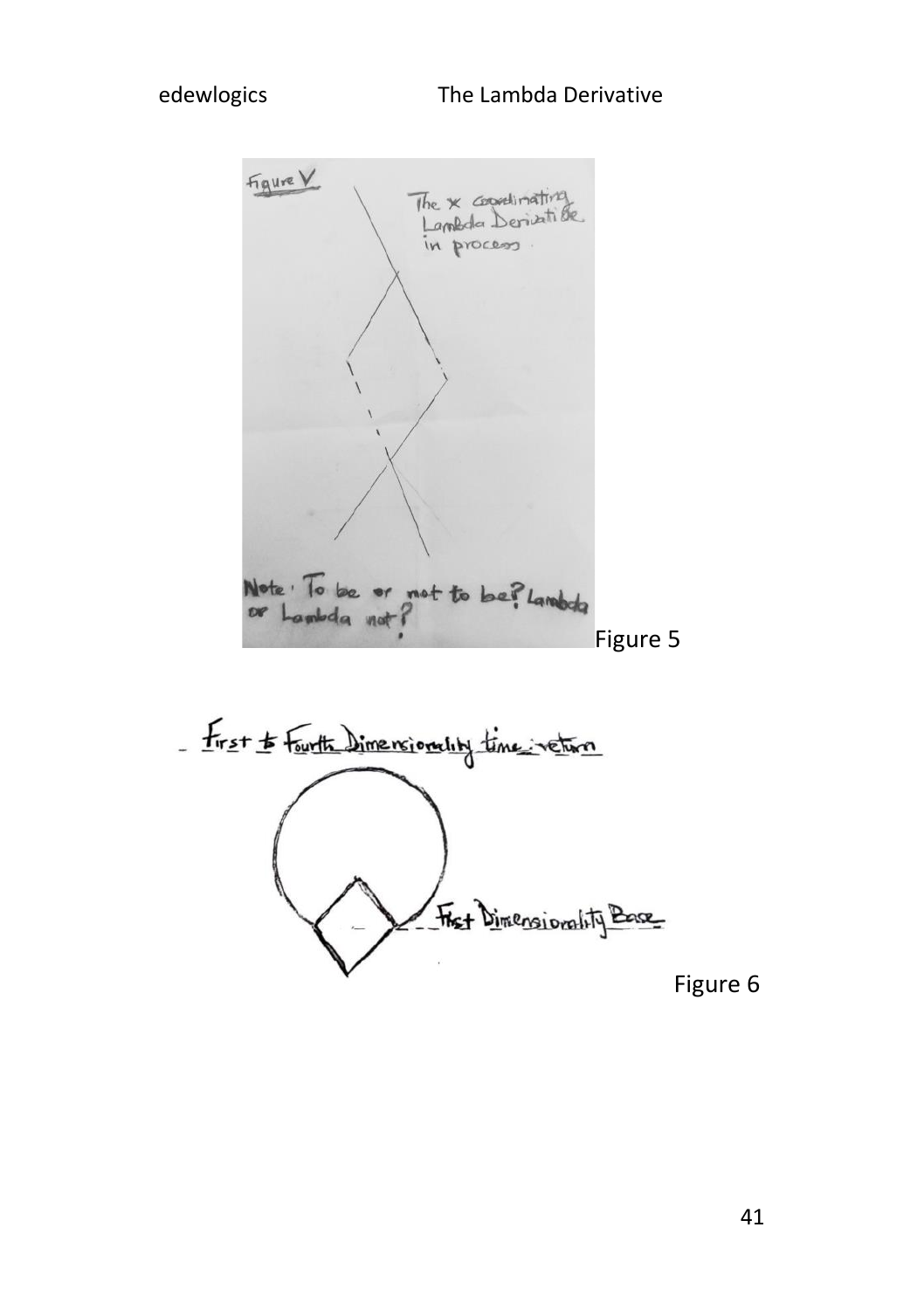# [PLEASE DONATE IF YOU BELIEVE PEOPLE WHO](https://www.paypal.com/donate/?hosted_button_id=R8JW8VU5J2GE8)  [TRULY HELP CHANGE THE WORLD DESERVE](https://www.paypal.com/donate/?hosted_button_id=R8JW8VU5J2GE8)  [PAY RATHER THAN BEING TREATED LIKE](https://www.paypal.com/donate/?hosted_button_id=R8JW8VU5J2GE8)  [SLAVES.](https://www.paypal.com/donate/?hosted_button_id=R8JW8VU5J2GE8)

Figure V is the same four sided figure in the Figure VI. Figure VI is a flat one dimensional representation of x coordination in process as well and the rounded side is the parabola behind the perpendicular parallax we will discuss more of in Foundations for X coordination chapter 11 of this book. And these phasic vectored snapshots such as Figure V and Figure VI can happen in any spatiotemporal specification without detachment from causation or overall reality of conscious particulate pathway-movement-progression.

These events, from the point of view of our zero dimensionality time necessitation, are time relative but not time-limited. Because the a conscious imposition of a third observer absent in Einstein's observation is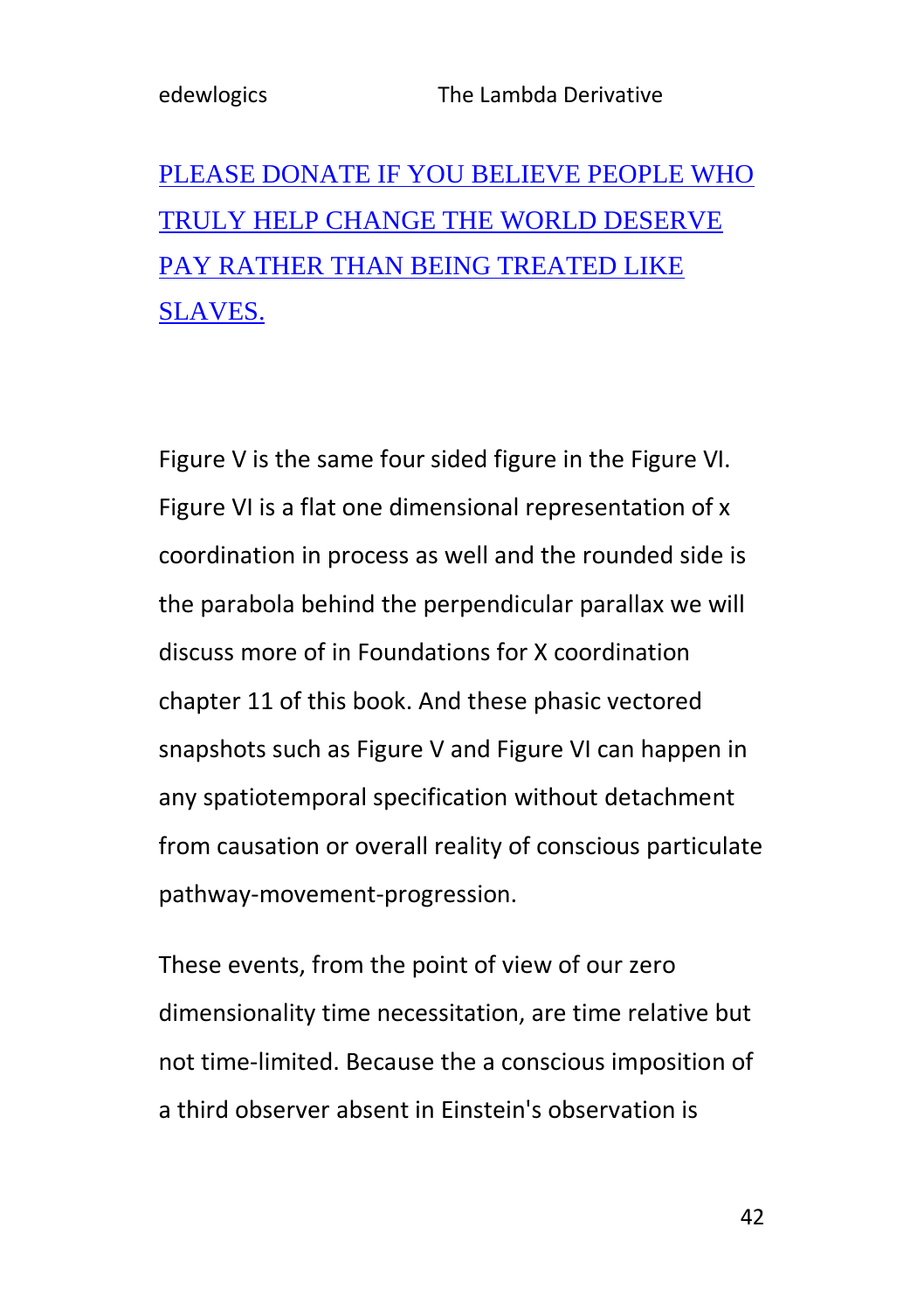present in ours, the most important aspect is the causative observation which we have made inevitable for both direct causative effect and threshold effects. Please note the differentiation of effects. And to be more precise we are Newtonian in observation. Only X coordination has the ability to observe the threshold effect no matter how long light travels or rather pretends to travel. Regardless, the spatiotemporal length of space-time implication of light travel or rather a lack of such in science is extremely ridiculous in lightyears and worse.

Here we have come to the inevitable in Einstein's work and my insistence on dissension away from bare bones of relativity. Could it have happened when i was trying to trace caricatures of the woman that is me in the snow and could not find any woman there? No, much worse in fact, as it was on the train tracks of homelessness. After transforming his energy equation and battling with the worth of mass. It was new years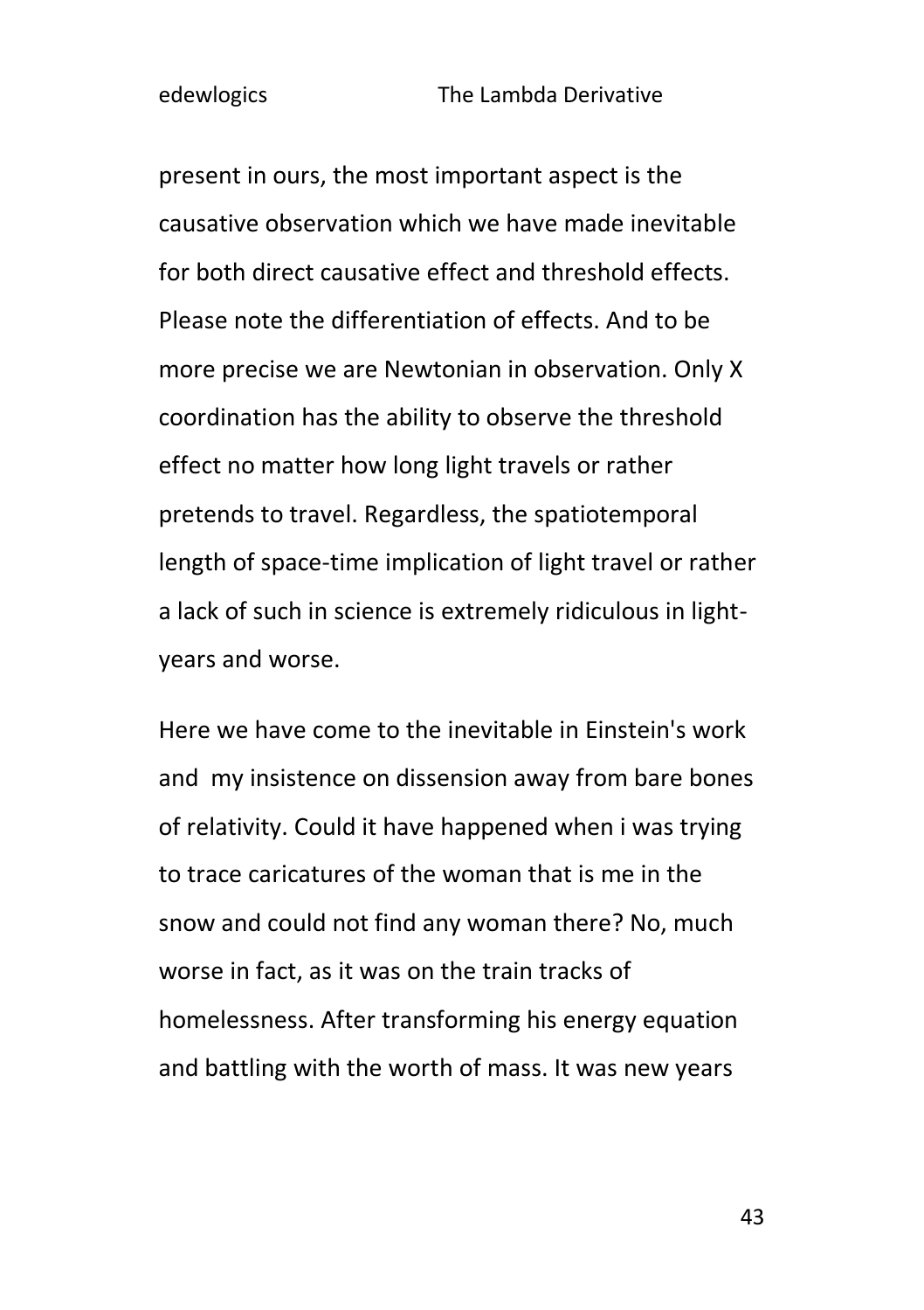day and no one was open, so i spent my time walking the rocky ends of the tracks only to fall on my butt on some rock ill. I was glad they were rocks. Too much friction could have broken my back. But i survived and sat there on the rock hill for a while, thinking. And i remember laughing out loudly at my first thought in the moment despite the pain in my buttocks. It had taken me approximately six days of pondering on mass and letting it air out. But the conclusion was inevitable.

Photons, representation for light is not merely of zero mass at rest capacity. They have no capacity to have or own mass. The fantastic imaginative aspect is that they do own mass but the masses are small and trivial and that may be their best attribute. How fantastic? As certain as i am that we are going to discuss quantum physics in my works in the future, i assure you, photons can not acquire mass. So the first problem with the famous Einstein equation is that a simplex attribute can hardly have a complex attribution in our relativity enigma, that  $E = ?C<sup>2</sup>$ ?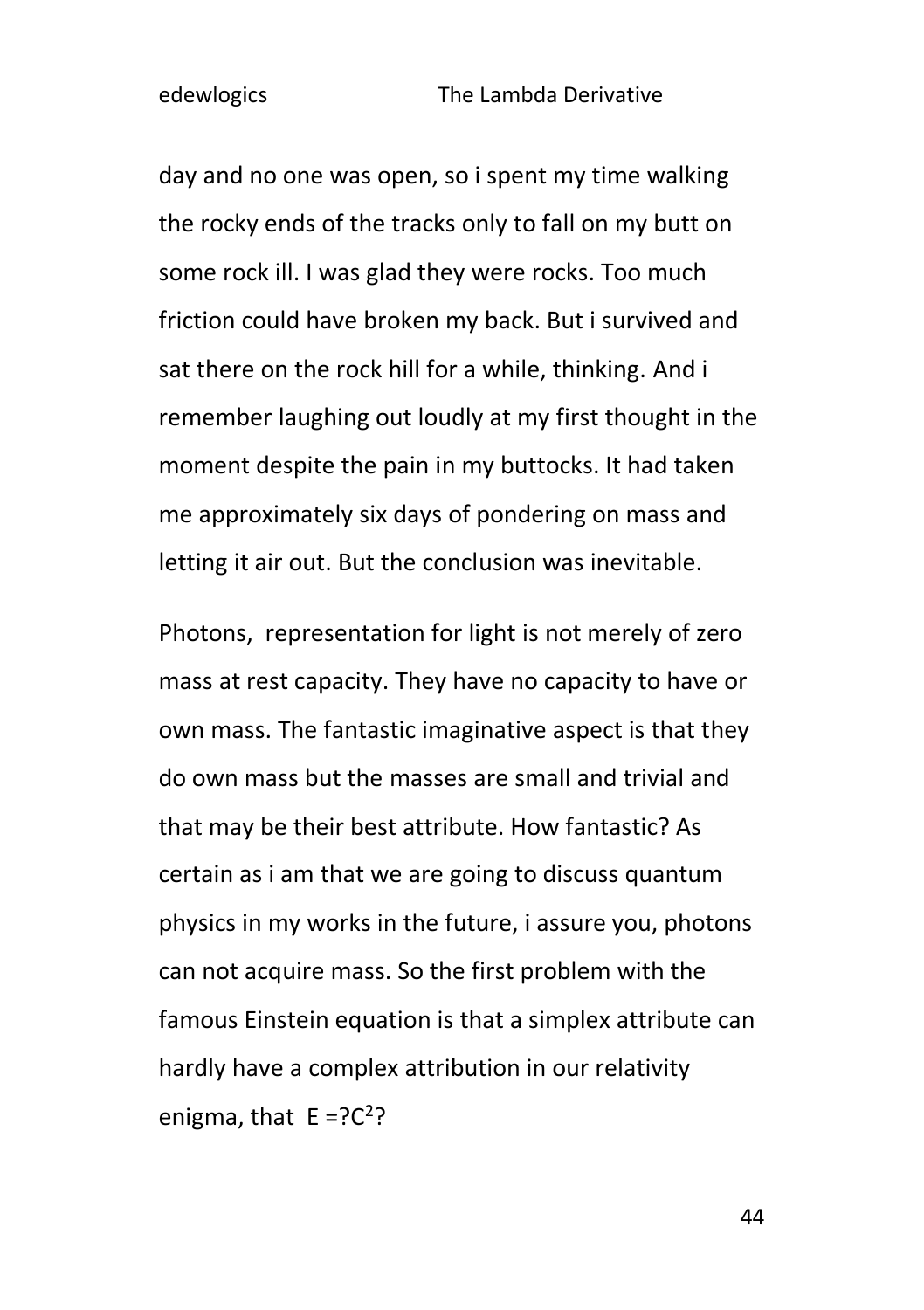On the subject of light and travel, Einstein believes it is a time effective phenomenon detachable from causation. From the perspective of X coordination,it is a procedural phase function, a time irrelevant threshold effective phenomena of cause-effective procedural representation with differentiable procedural memory.

if we follow his procedure and ignore the initial causation, we must adopt another causation for the ray and one back to the initiating space for the initial ray. But the return ray cant be in a straight line as he projected artificialy. it will bend and must bend again in contact with another reflective matter, making the nature of the produced dependent on the extended initiating reflective material.

As night is to day must come to pay homage, there is no possibility from my perspective, of light traveling for very long period of time. The diagram in Figure IV according to metric specifications allowed me to have three vertically extendable focal points with the inner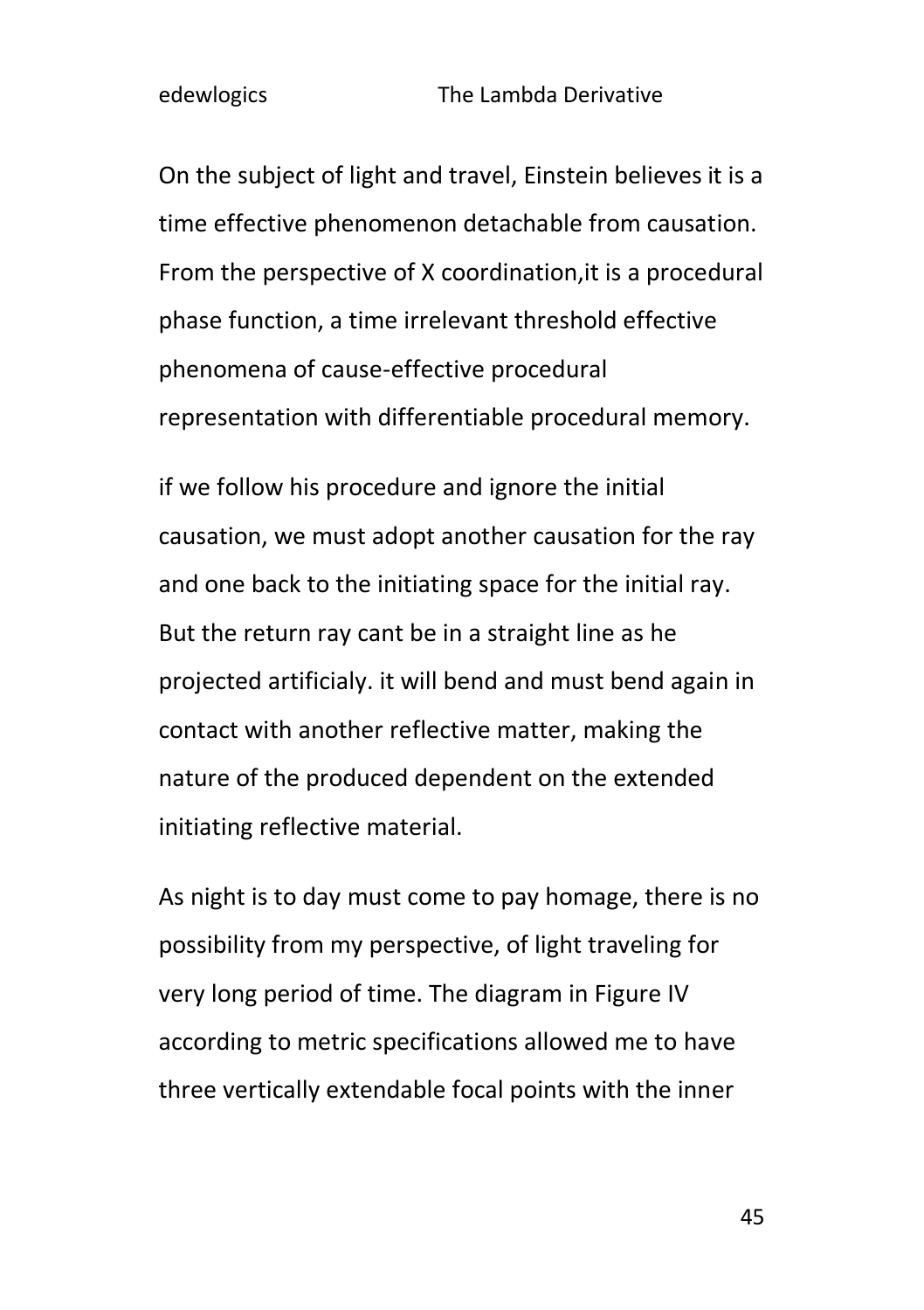converging focal point extendable to three on the sides. Such instead of AB, the travel length for the ray, we have a convolution of photonic expressions sustained by threshold effective focal points. We are doubting mass, missing length, as no such extension or infinitesimal extension is applicable to the natural world and universe, whatever will happen to E, energy?

Now, while its okay for Einstein and scientists like him to go on and on with light in a world were such cant happen and travel aimlessly for a black hole that is procedural at hand, my threshold effect from the rising of the sun allows me to project derivatives. Now, there are two possibilities here from our three extendable focal points. Regardless of which possibility we undertake, we are going to lose the  $E = mc^2$ . My take must lose mass for the photonic effect. If we don't lose mass, the equation is  $E=mc^3$ . The first derivative for the path where we retain mass and strictly relative to c is 3mC<sup>2</sup> . The second derivative is 6mc. The third derivative is 6m. Now, if we follow my path and lose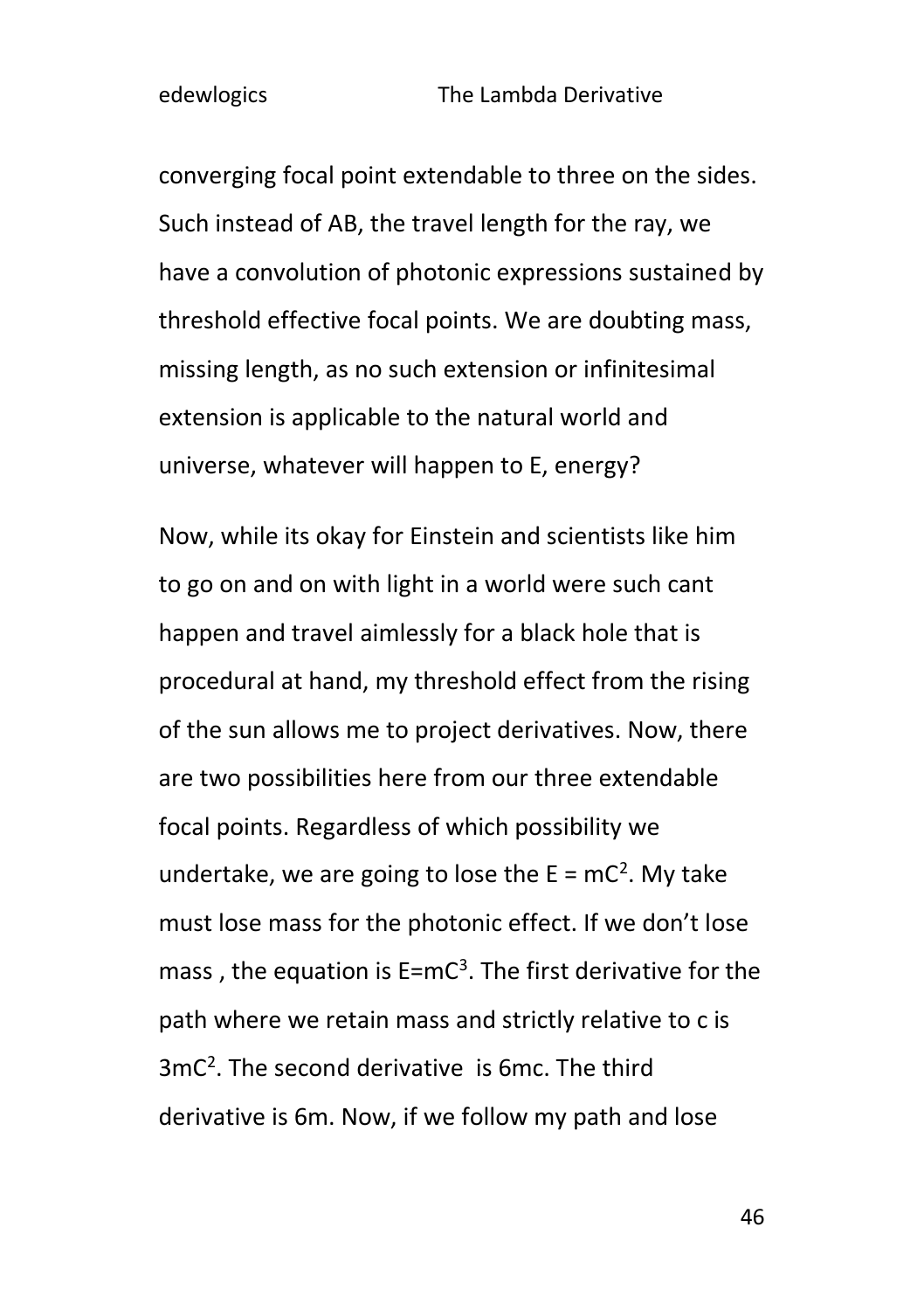mass because photonic effects have no mass, the first derivative is  $3C^2$ . The second derivative is 6c. The third derivative is 6. Now my reasoning for losing mass becomes clearer. As the 6 is the same 6 in previous chapter for the rising sun clothoid and we have lost the photonic threshold effect. The Lambda Derivative is E = 6. This may look simple, but i assure you, in coming chapters, it is not.